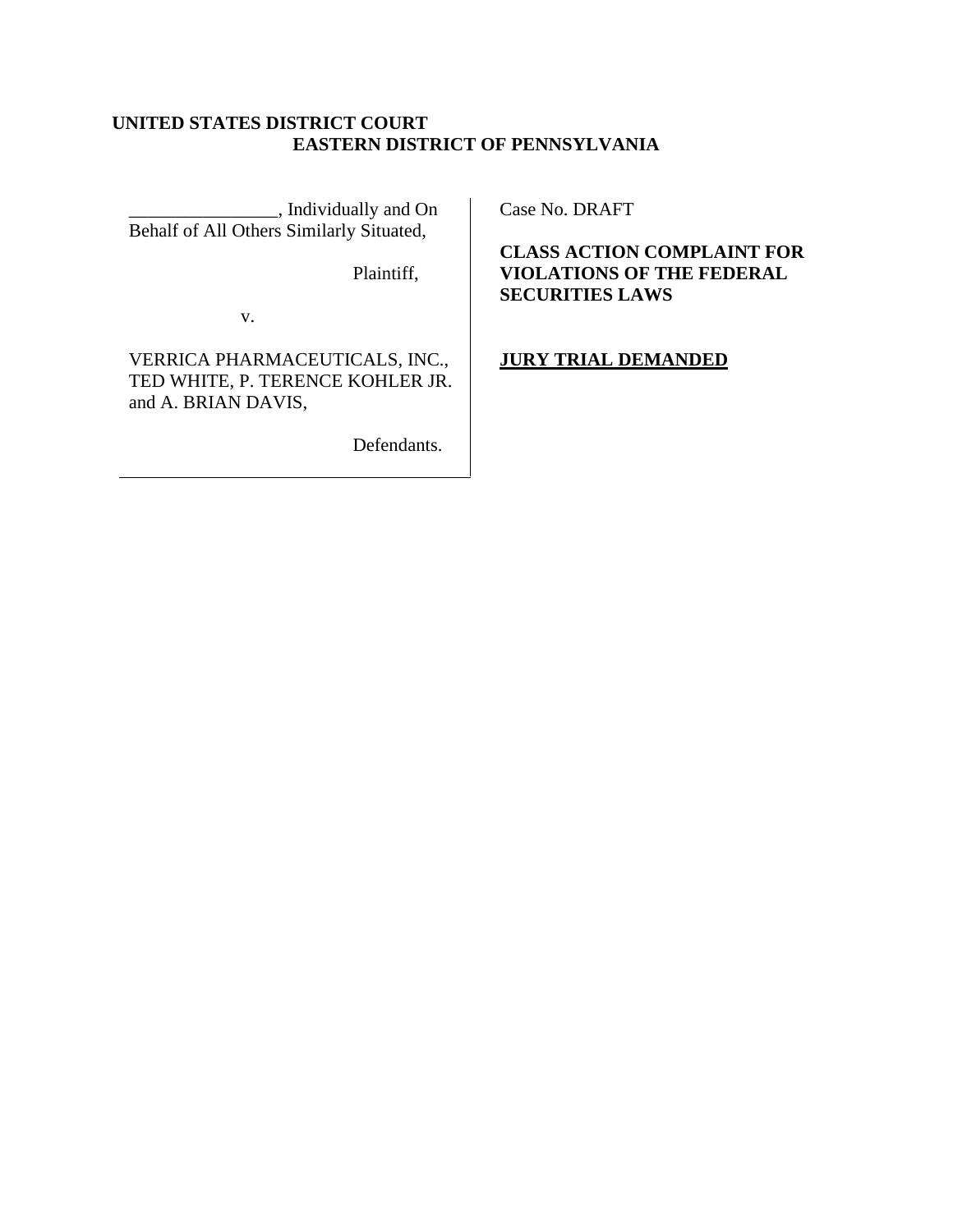Plaintiff \_\_\_\_\_\_\_\_\_\_\_\_\_\_\_\_ ("Plaintiff"), individually and on behalf of all others similarly situated, by and through his attorneys, alleges the following upon information and belief, except as to those allegations concerning Plaintiff, which are alleged upon personal knowledge. Plaintiff's information and belief is based upon, among other things, his counsel's investigation, which includes without limitation: (a) review and analysis of regulatory filings made by Verrica Pharmaceuticals, Inc. ("Verrica" or the "Company") with the United States ("U.S.") Securities and Exchange Commission ("SEC"); (b) review and analysis of press releases and media reports issued by and disseminated by Verrica; and (c) review of other publicly available information concerning Verrica.

#### **NATURE OF THE ACTION AND OVERVIEW**

1. This is a class action on behalf of persons and entities that purchased or otherwise acquired Verrica securities between May 28, 2021 and May 24, 2022, inclusive (the "Class Period"). Plaintiff pursues claims against the Defendants under the Securities Exchange Act of 1934 (the "Exchange Act").

2. Verrica is a dermatology therapeutics company developing medication for skin diseases that require medical treatment. Its lead product candidate, VP-102, is a drug device combination of Verrica's topical solution, cantharidin, administered through a single-use precision applicator. The Company is developing VP-102 for the treatment of molluscum contagiosum.

3. In December 2020, Verrica submitted its New Drug Application ("NDA") to the U.S. Food and Drug Administration ("FDA") seeking regulatory approval of VP-102 for the treatment of molluscum.

4. On September 20, 2021, after the market closed, Verrica announced receipt of a Complete Response Letter ("CRL") due to deficiencies at a facility of Verrica's contract manufacturer in connection with the Company's NDA. On this news, the Company's stock price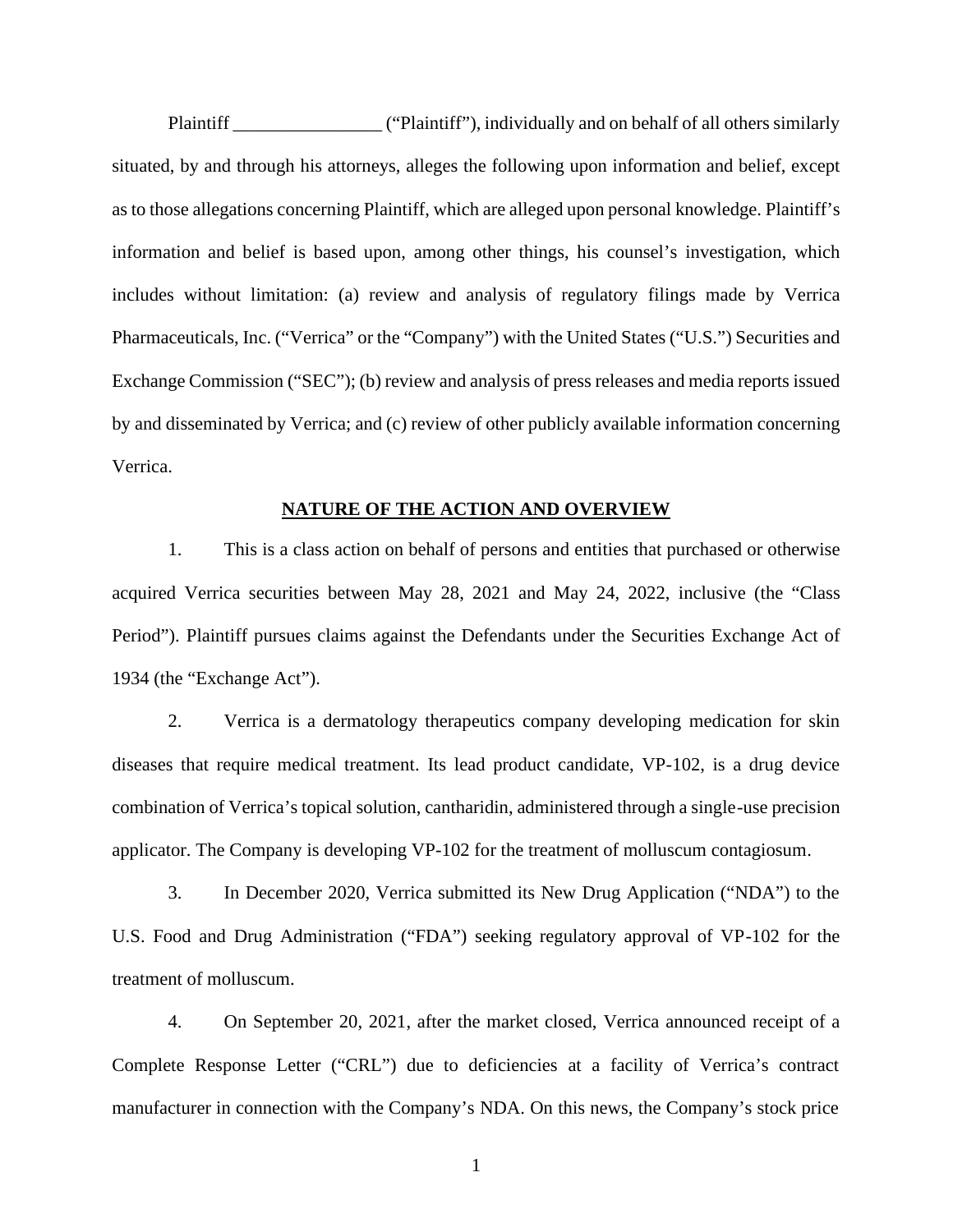fell \$1.00, or 8.3%, to close at \$11.03 per share on September 21, 2021, on unusually heavy trading volume.

5. In November 2021, Verrica resubmitted the NDA for VP -102, claiming "[t]he resubmission addresses the successful resolution of inspection deficiencies" at the manufacturing facility.

6. Then, on May 24, 2022, after the market closed, Verrica announced receipt of another Complete Response Letter regarding the VP-102 NDA citing "deficiencies identified during a general reinspection of Sterling Pharmaceuticals Services, LLC (Sterling), the contract manufacturing organization (CMO) that manufacture's Verrica's bulk solution drug product."

7. On this news, the Company's shares fell \$3.55, or 63.8%, to close at \$2.01 per share on May 25, 2022, on unusually heavy trading volume.

8. Throughout the Class Period, Defendants made materially false and/or misleading, and failed to disclose material adverse facts about the Company's business, operations, and prospects. Specifically, Defendants failed to disclose to investors: (1) that there were manufacturing deficiencies at the facility where Verrica's contract manufacturer produced bulk solution for VP-102; (2) that these deficiencies were not remediated when Verrica resubmitted its NDA for VP-12 for molluscum; (3) that the foregoing presented significant risks to Verrica obtaining regulatory approval of VP-102 for molluscum; and (4) that, as a result of the foregoing, Defendants' positive statements about the Company's business, operations, and prospects were materially misleading and/or lacked a reasonable basis.

9. As a result of Defendants' wrongful acts and omissions, and the precipitous decline in the market value of the Company's securities, Plaintiff and other Class members have suffered significant losses and damages.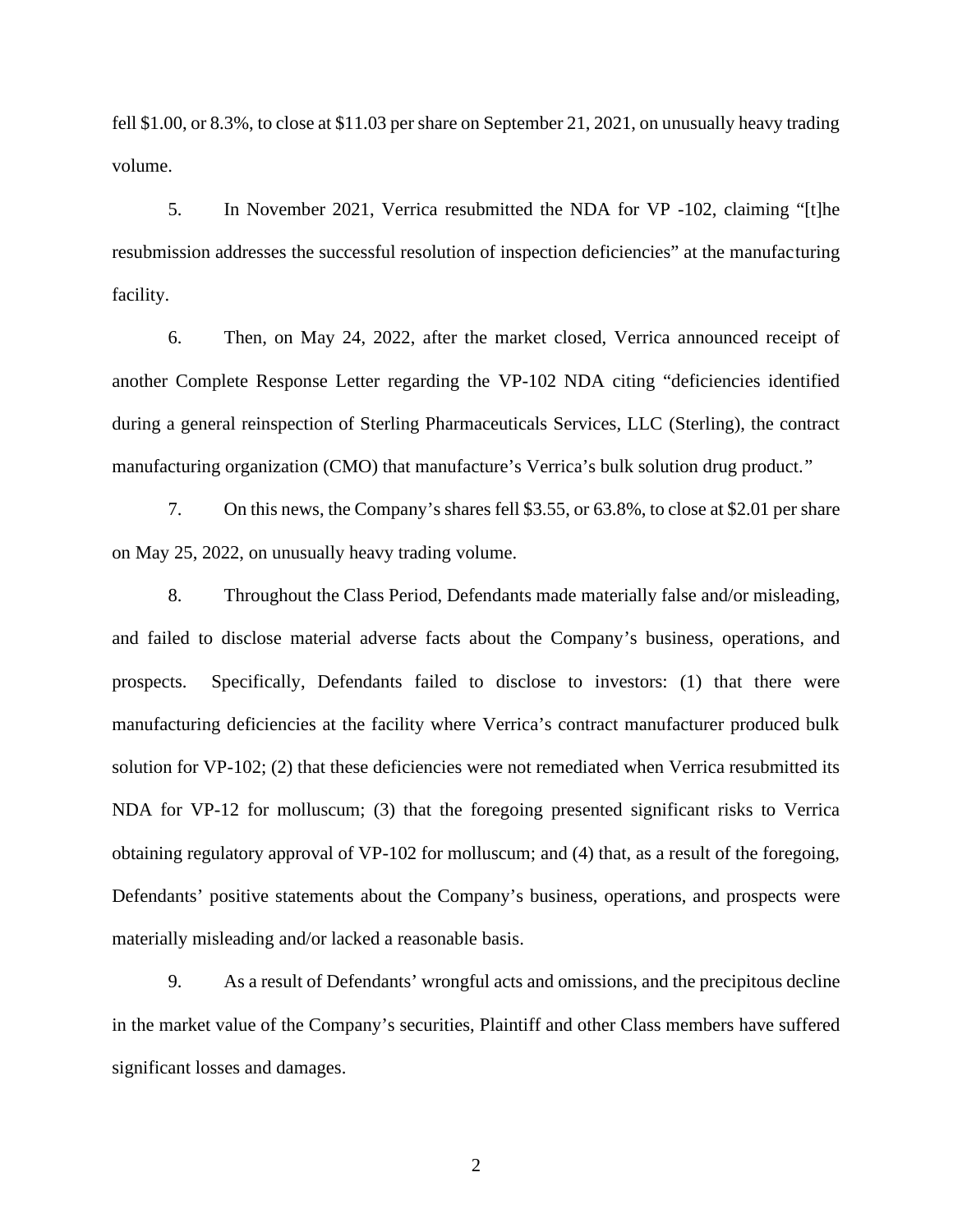#### **JURISDICTION AND VENUE**

10. The claims asserted herein arise under Sections 10(b) and 20(a) of the Exchange Act (15 U.S.C. §§ 78j(b) and 78t(a)) and Rule 10b-5 promulgated thereunder by the SEC (17 C.F.R. § 240.10b-5).

11. This Court has jurisdiction over the subject matter of this action pursuant to 28 U.S.C. § 1331 and Section 27 of the Exchange Act (15 U.S.C. § 78aa).

12. Venue is proper in this Judicial District pursuant to 28 U.S.C. § 1391(b) and Section 27 of the Exchange Act (15 U.S.C. § 78aa(c)). Substantial acts in furtherance of the alleged fraud or the effects of the fraud have occurred in this Judicial District. Many of the acts charged herein, including the dissemination of materially false and/or misleading information, occurred in substantial part in this Judicial District. In addition, the Company's principal executive offices are located in this Judicial District.

13. In connection with the acts, transactions, and conduct alleged herein, Defendants directly and indirectly used the means and instrumentalities of interstate commerce, including the United States mail, interstate telephone communications, and the facilities of a national securities exchange.

### **PARTIES**

14. Plaintiff and a set forth in the accompanying certification, incorporated by reference herein, purchased Verrica securities during the Class Period, and suffered damages as a result of the federal securities law violations and false and/or misleading statements and/or material omissions alleged herein.

15. Defendant Verrica is incorporated under the laws of the Delaware with its principal executive offices located in West Chester, Pennsylvania. Verrica's shares trade on the NASDAQ exchange under the symbol "VRCA."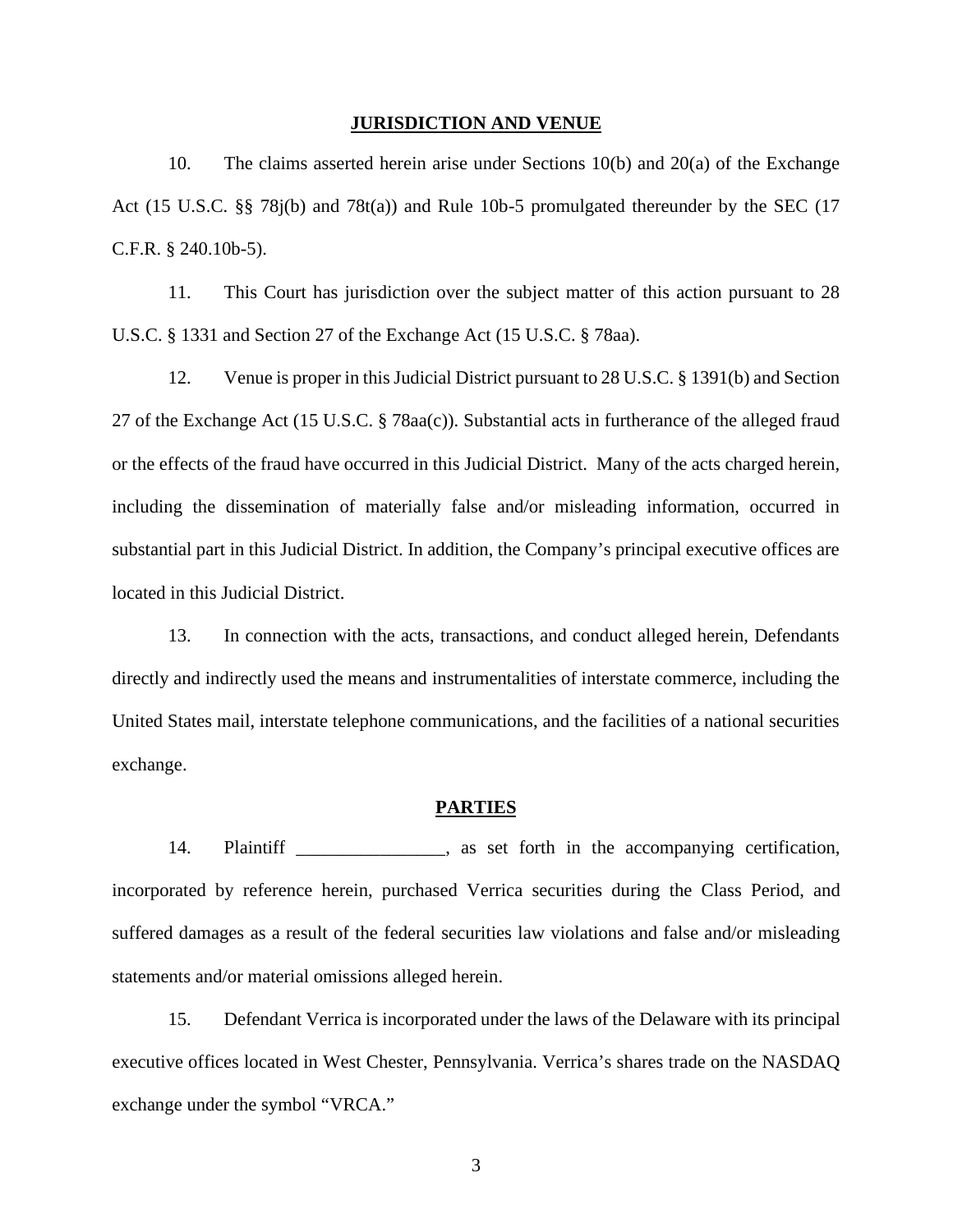16. Defendant Ted White ("White") was the Company's Chief Executive Officer ("CEO") at all relevant times.

17. Defendant P. Terence Kohler Jr. ("Kohler") has been the Company's Chief Financial Officer ("CFO") since July 16, 2021.

18. Defendant A. Brian Davis ("Davis") was the Company's Chief Financial Officer ("CFO") from October 2019 until July 16, 2021.

19. Defendants White, Kohler, and Davis (together, the "Individual Defendants"), because of their positions with the Company, possessed the power and authority to control the contents of the Company's reports to the SEC, press releases and presentations to securities analysts, money and portfolio managers and institutional investors, i.e., the market. The Individual Defendants were provided with copies of the Company's reports and press releases alleged herein to be misleading prior to, or shortly after, their issuance and had the ability and opportunity to prevent their issuance or cause them to be corrected. Because of their positions and access to material non-public information available to them, the Individual Defendants knew that the adverse facts specified herein had not been disclosed to, and were being concealed from, the public, and that the positive representations which were being made were then materially false and/or misleading. The Individual Defendants are liable for the false statements pleaded herein.

## **SUBSTANTIVE ALLEGATIONS**

## **Background**

20. Verrica is a dermatology therapeutics company developing medication for skin diseases that require medical treatment. Its lead product candidate, VP-102, is a drug device combination of Verrica's topical solution, cantharidin, administered through a single-use precision applicator. The Company is developing VP-102 for the treatment of molluscum contagiosum.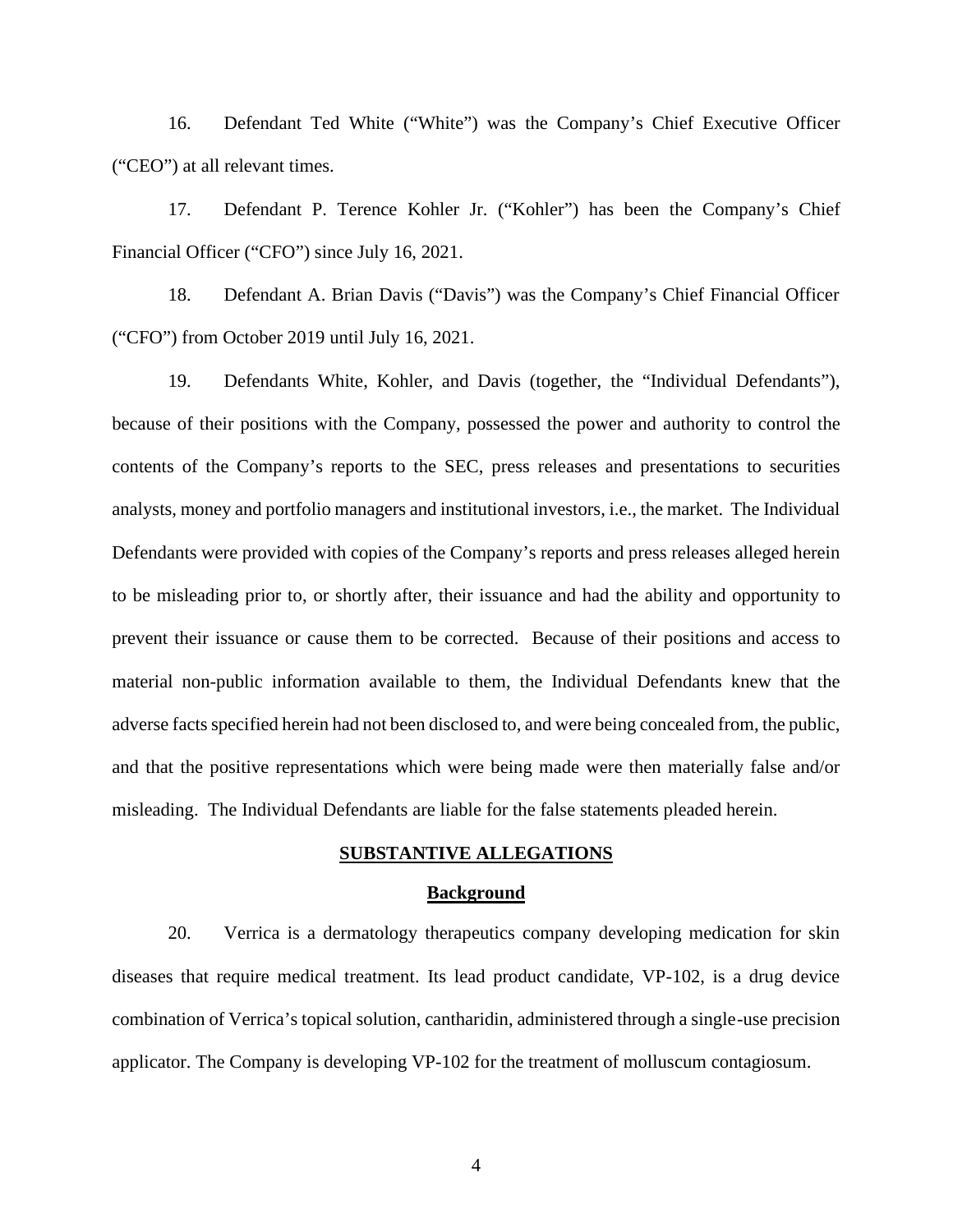21. In September 2019, Verrica submitted its NDA seeking approval of VP-102 for the treatment of molluscum. In July 2020, Verrica received a Complete Response Letter ("CRL") in which the FDA sought additional information regarding certain aspects of the chemistry, manufacturing, and controls process for the drug device.

22. In December 2020, Verrica resubmitted its NDA to the FDA seeking regulatory approval of VP-102 for the treatment of molluscum.

# **Materially False and Misleading Statements Issued During the Class Period**

23. The Class Period begins on May 28, 2021. On that day, Verrica announced that the

FDA had extended the review period for the NDA for VP-102 in a press release that stated, in relevant part<sup>1</sup>:

[T]he U.S. Food and Drug Administration (FDA) has extended the review period for the New Drug Application (NDA) for VP-102 for the treatment of molluscum contagiosum (molluscum).

\* \* \*

The FDA extended the PDUFA goal date to allow the Agency to have additional time to review information submitted by Verrica, including its training program and *distribution model*, in response to comments from the agency regarding the Company's human factors study. On May 26, 2021 the FDA informed Verrica that the information submitted has been designated a major amendment, which allows FDA to take an additional three months to review the submitted information

\* \* \*

Ted White, Verrica's President and Chief Executive Officer [stated,] "Importantly, the FDA has recently completed one of the two pre-approval inspections required for approval. We look forward to our continued productive discussions with the FDA as it completes its review of our VP-102 NDA."

<sup>&</sup>lt;sup>1</sup> Unless otherwise stated, all emphasis in bold and italics hereinafter is added.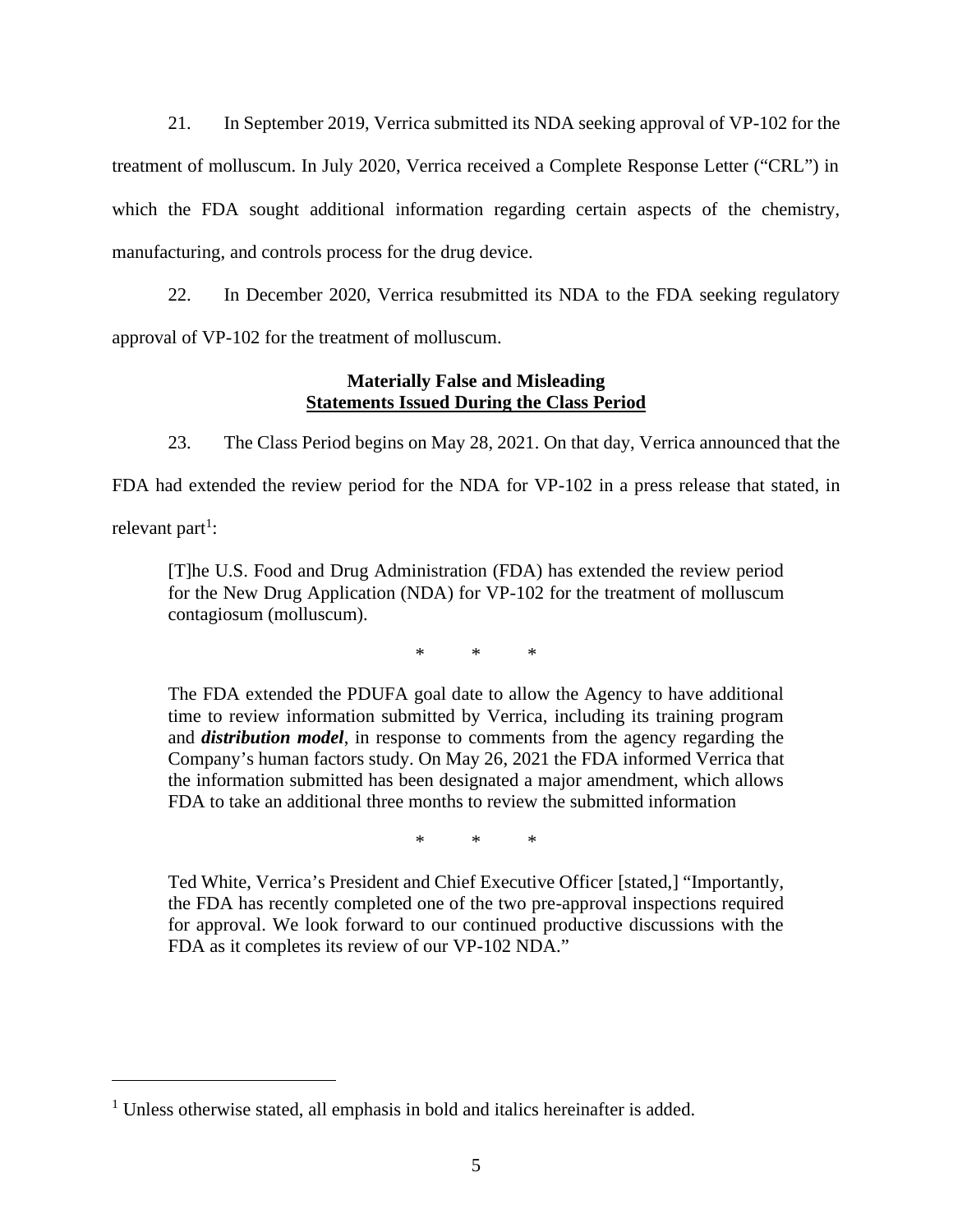24. On August 10, 2021, Verrica issued a press release announcing its second quarter

2021 financial results, stating in relevant part:

#### **Business Highlights and Recent Developments**

- In May 2021, the Company announced that the U.S. Food and Drug Administration (FDA) extended the Prescription Drug User Fee Act (PDUFA) goal date for the New Drug Application (NDA) for VP-102 (cantharidin 0.7% Topical Solution) for the treatment of molluscum contagiosum by three months to September 23, 2021 to allow the Agency additional time to review information requested and submitted regarding the Company's training program and distribution model.
- The Company continued to expand its U.S. commercial operations during the quarter in preparation for the potential FDA approval of VP-102, and has made key hires in marketing, sales and payor functions to support product launch and commercialization. The Company will be focusing its sales efforts in Dermatology, Pediatric Dermatology and key academic centers and health systems.

25. The above statements identified in ¶¶ 23-24 were materially false and/or

misleading, and failed to disclose material adverse facts about the Company's business, operations, and prospects. Specifically, Defendants failed to disclose to investors: (1) that there were manufacturing deficiencies at the facility where Verrica's contract manufacturer produced bulk solution for VP-102; (2) that the foregoing presented significant risks to Verrica obtaining regulatory approval of VP-102 for molluscum; and (3) that, as a result of the foregoing, Defendants' positive statements about the Company's business, operations, and prospects were materially misleading and/or lacked a reasonable basis.

26. The truth began to emerge on September 20, 2021, after the market closed, when Verrica issued a press release announcing that it had received a Complete Response Letter (the "21 CRL") from the FDA identifying deficiencies at a facility of Verrica's contract manufacturer, stating in relevant part: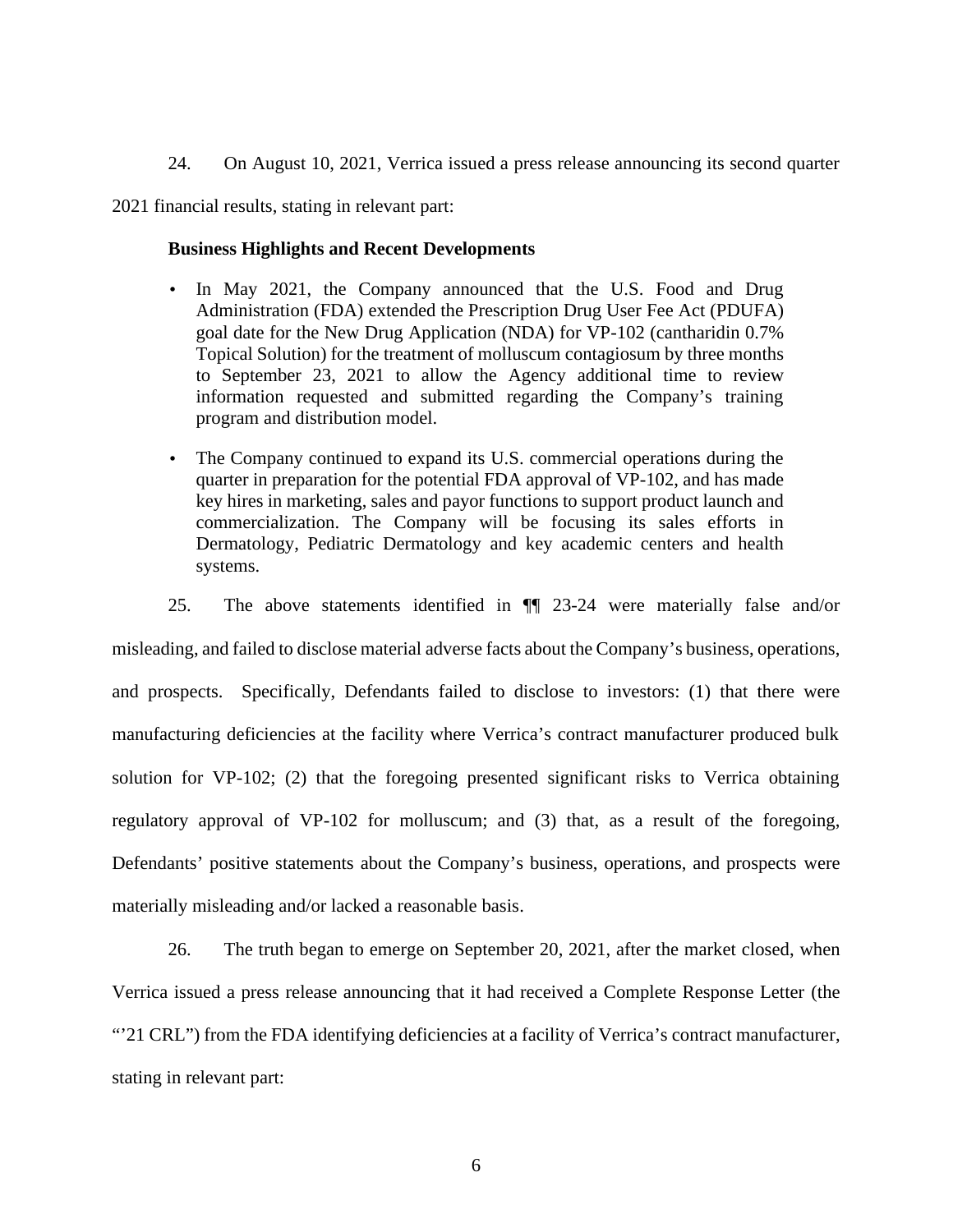Verrica Pharmaceuticals Inc. (the "Company") (Nasdaq: VRCA), a dermatology therapeutics company developing medications for skin diseases requiring medical interventions, today announced that the U.S. Food and Drug Administration (FDA) has issued a Complete Response Letter (CRL) regarding its New Drug Application (NDA) for VP-102 for the treatment of molluscum contagiosum (molluscum). The Company had previously disclosed that the FDA extended the Prescription Drug User Fee Act (PDUFA) goal date for the NDA by three months to September 23, 2021 to allow the Agency additional time to review information submitted by the Company in response to comments from the Agency regarding the Company's human factors study.

*According to the CRL, the FDA has identified deficiencies at a facility of a contract manufacturing organization (CMO), which are not specifically related to the manufacturing of VP-102 but instead raise general quality issues at the facility. At no time prior to the CRL was the Company notified by the FDA of any deficiencies at the CMO related specifically to the manufacturing of VP-102 or that their general investigation of the facility would have any impact on the Company's NDA. More importantly, the FDA did not identify any clinical, safety or product specific Chemistry, Manufacturing, and Controls (CMC) deficiencies related to VP-102.*

The Company understands from the CMO that it has implemented corrective actions to address the Agency's concerns and the CMO has advised Verrica that it is expecting a satisfactory resolution of the facility's identified deficiencies from the FDA within the next 30 business days. During this timeframe, the Company will engage with the Agency to demonstrate that the Company's good manufacturing practices, controls and processes ensure that any deficiencies at the CMO do not impact the efficacy, safety or quality of VP-102.

"*We remain confident that we have a path forward for VP-102 as a potential treatment option for molluscum*, a highly contagious viral skin disease affecting approximately six million people in the United States – primarily children – for which there are currently no FDA-approved treatments," said Ted White, Verrica's President and Chief Executive Officer.

27. On this news, the Company's stock price fell \$1.00, or 8.3%, to close at \$11.03 per

share on September 21, 2021, on unusually heavy trading volume.

28. On September 29, 2021, Verrica filed a Form 8-K announcing the posting an

updated corporate presentation. The presentation stated in relevant part that:

# **U.S. Regulatory Status of VP-102**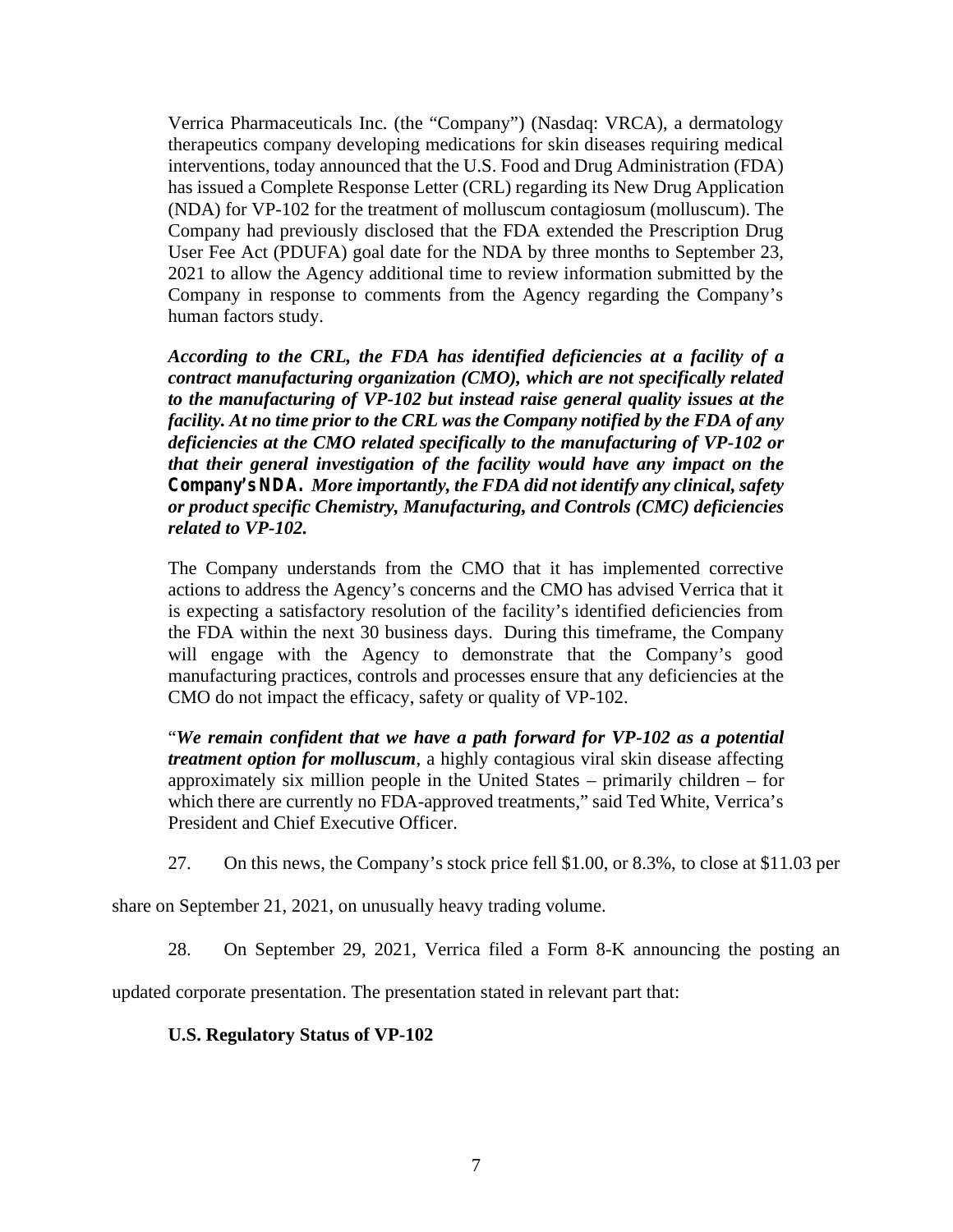- Verrica received a Complete Response Letter (CRL) from the FDA in September 2021 due to open general inspection itemsa t a contract manufacturer (CMO) that were not specific to VP-102
- The Company will request a Type A meeting with the FDA in Q4 '21 to demonstrate that the Company's good manufacturing practices, controls and processes ensure that any deficiencies at the CMO do not impact the efficacy, safety or quality of VP-102.
- *The CMO has also advised Verrica that it is expecting a satisfactory resolution of the facilities identified deficiencies from the FDA* prior to the Type A meeting.
- No clinical, safety or CMC issues specific to VP-102 were identified in the CRL, and *the Company remains confident in the path forward for VP-102 as the potential first and only FDA approved treatment option for molluscum*.
- 29. On November 12, 2021, Verrica issued a press release announcing its third quarter

2021 financial results, stating in relevant part:

"We are pleased that the issues identified at the CMO unrelated to VP-102 have been successfully resolved, enabling us to move toward approval," said Ted White, Verrica's President and Chief Executive Officer. "We remain confident in VP- 102's commercial potential. There is a high unmet medical need for molluscum treatments—the viral skin disease affects approximately 6 million people a year in the U.S., mostly children, and there are no FDA-approved treatments. We look forward to continuing our dialogue with the FDA on the appropriate path forward for approval of VP-102."

\* \* \*

# **Business Highlights and Recent Developments**

 On September 20, 2021, Verrica announced that the U.S. Food and Drug Administration ("FDA") issued a Complete Response Letter ("CRL") regarding its New Drug Application ("NDA") for VP-102 (cantharidin 0.7% Topical Solution) for the treatment of molluscum contagiosum ("molluscum"). According to the CRL, the *FDA identified deficiencies at a facility of a contract manufacturing organization ("CMO")*, which were not specifically related to the manufacturing of VP-102 but instead *raised general quality issues at the facility.* The FDA did not identify any clinical, safety or product specific Chemistry, Manufacturing, and Controls ("CMC") deficiencies related to VP-102. Following the CRL, on September 22, 2021 Verrica received a General Advice Letter from the FDA with recommendations to improve YCANTH's user interface.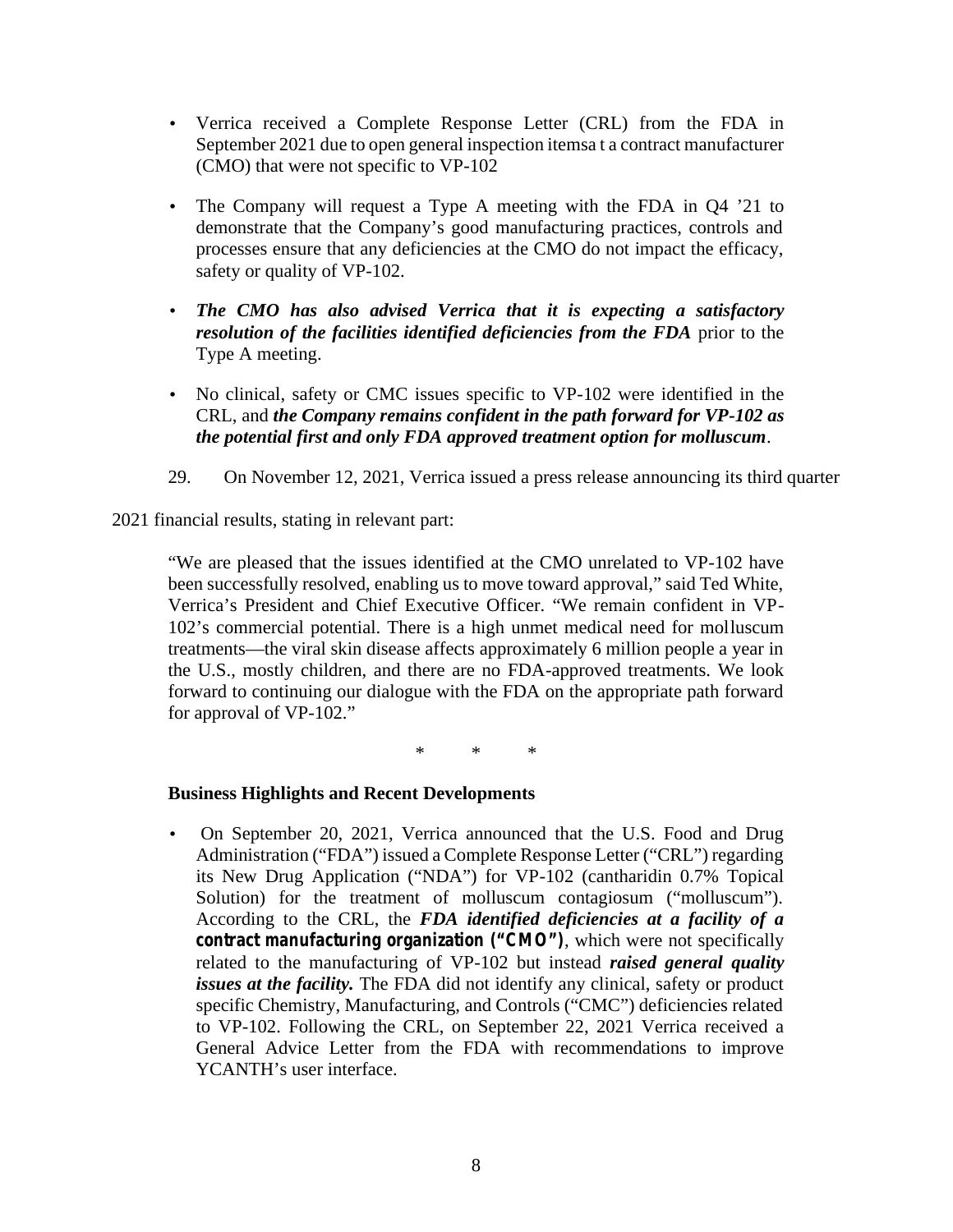- On November 5, 2021, Verrica was notified that the *inspection of the CMO has been classified as "voluntary action indicated" ("VAI")*, is now closed and that the VAI classification will not directly negatively impact FDA's assessment of the Company's NDA regarding this CMO. With the satisfactory resolution of the facility inspection, Verrica has engaged the FDA to determine the next steps toward the potential approval of VP-102 for the treatment of molluscum.
- 30. The same day, Verrica filed its Form 10-Q with the SEC for the period ended

September 30, 2021 (the "3Q21 10-Q"), stating in relevant part:

On September 17, 2021, the FDA issued a CRL regarding our NDA for VP-102. According to the CRL, the FDA identified deficiencies at a facility of a contract manufacturing organization, or CMO, which are not specifically related to the manufacturing of VP-102 but instead raise general quality issues at the facility. The FDA did not identify any clinical, safety or product specific Chemistry, Manufacturing, and Controls, or CMC, deficiencies related to VP-102.

\* \* \*

On November 5, 2021, we were notified that the inspection of the CMO has been classified as "voluntary action indicated", or VAI, is now closed and that the VAI classification will not directly negatively impact FDA's assessment of our NDA regarding this CMO. With the satisfactory resolution of the facility inspection, we have engaged the FDA to determine the next steps towards the potential approval of VP-102 for the treatment of molluscum.

31. On November 29, 2021, Verrica issued a press release announcing that it had

resubmitted the NDA for VP-102, stating in relevant part:

Verrica Pharmaceuticals Inc. ("Verrica") (Nasdaq: VRCA), a dermatology therapeutics company developing medications for skin diseases requiring medical interventions, today announced that it has resubmitted the New Drug Application (NDA) for VP-102 for the treatment of molluscum contagiosum (molluscum) to the U.S. Food and Drug Administration (FDA).

The resubmission is limited to those sections and elements of the NDA that were identified as deficiencies in the Complete Response Letter (CRL) issued by the FDA in September 2021. *The resubmission addresses the successful resolution of inspection deficiencies identified at a contract manufacturing organization (CMO) in the CRL, as well as the recommendations included in the General Advice Letter received from the FDA that relate to VP-102's user interface.*

"We look forward to the FDA's review of the resubmission of our NDA for VP- 102," said Ted White, Verrica's President and Chief Executive Officer. "Based on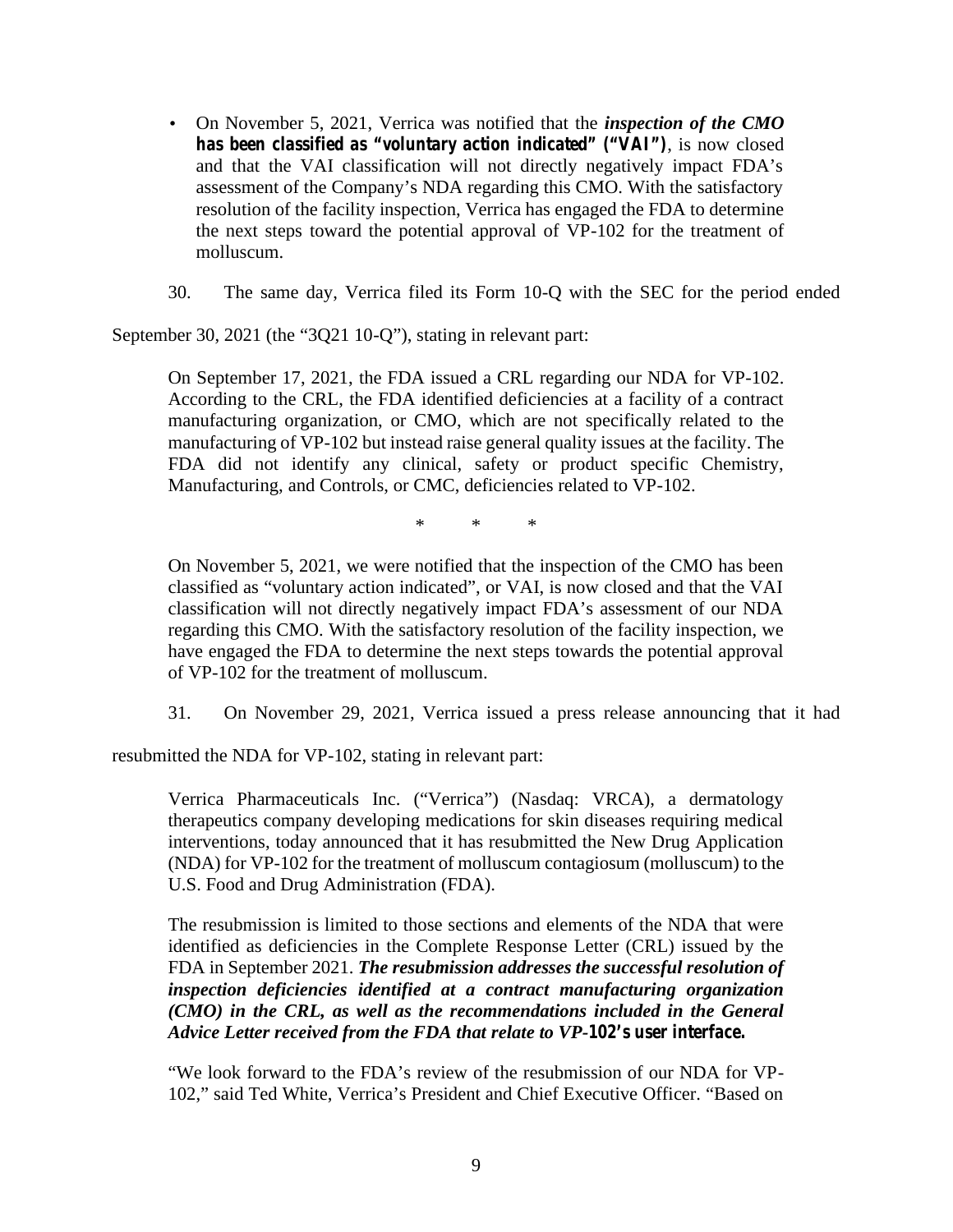published guidance for the industry, we believe our resubmitted NDA qualifies as a Class I resubmission with a 2-month review. If approved, Verrica is well prepared to launch VP-102 as the first FDA-approved treatment option for molluscum, a highly contagious viral skin disease affecting 6 million people, primarily children, in the U.S. each year."

32. The same day, Verrica filed a Form 8-K with the SEC announcing the posting of

an updated corporate presentation on its website and the resubmission of the NDA for VP-102 to

the FDA. The corporate presentation states in relevant part:

# **U.S. Regulatory Status of VP-102**

 Verrica received a Complete Response Letter (CRL) from the FDA on September 17, 2021 due to open general inspection items at a contract manufacturer (CMO) that were not specific to VP-102.

\* \* \*

- On November 5, 2021 Verrica was notified that the inspection of the CMO was classified as "voluntary action indicated" ("VAI"), is now closed and that the VAI classification will not directly negatively impact FDA's assessment of the Company's NDA.
- Verrica resubmitted the NDA for VP-102 on November 24, 2021; the resubmission is limited to address the successful resolution of inspection deficiencies identified at the CMO in the CRL, as well as the recommendations included in the General Advice Letter.
- 33. On December 15, 2021, Verrica issued a press release announcing that the FDA

had accepted the NDA resubmission for VP-102, stating in relevant part:

Verrica Pharmaceuticals Inc. ("Verrica") (Nasdaq: VRCA), a dermatology therapeutics company developing medications for skin diseases requiring medical interventions, today announced that the U.S. Food and Drug Administration (FDA) acknowledged that Verrica's resubmitted New Drug Application (NDA) for VP- 102 for the treatment of molluscum contagiosum (molluscum) was complete and assigned a Prescription Drug User Fee Act (PDUFA) goal date of May 24, 2022.

"We are pleased that the FDA has accepted our NDA resubmission for VP-102," said Ted White, Verrica's President and Chief Executive Officer. "While we recognize the demands of the Agency's current workload, we intend to work with the FDA toward approval as quickly as possible based on the limited changes in our resubmission. We continue to be encouraged by the overwhelming demand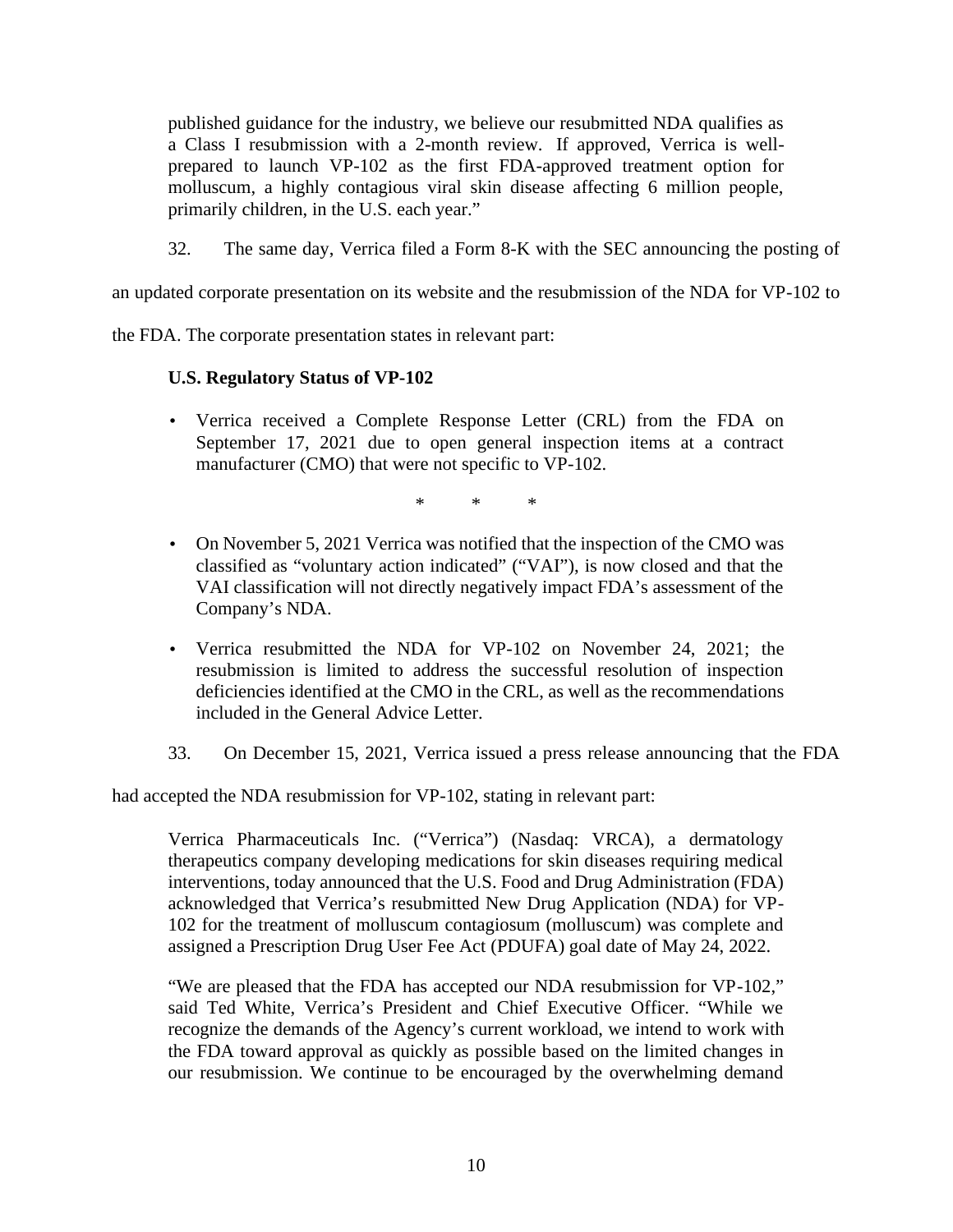from both caregivers and the medical community for an FDA-approved treatment for molluscum, one of the largest unmet needs in medical dermatology."

34. On March 2, 2022, Verrica issued a press release announcing its fourth quarter and

full-year 2021 financial results, stating in relevant part:

"2022 is poised to be an exciting year for Verrica as we prepare to potentially launch VP-102 this summer for the treatment of molluscum, a disease affecting an estimated six million patients with no approved treatments, representing a significant market opportunity," said Ted White, Verrica's President and Chief Executive Officer.

\* \* \*

# **Business Highlights and Recent Developments**

**VP-102**

- On November 29, 2021, Verrica announced that it resubmitted the New Drug Application (NDA) for VP-102 for the treatment of molluscum contagiosum (molluscum) to the U.S. Food and Drug Administration (FDA). On December 15, 2021, Verrica announced that the FDA acknowledged that Verrica's resubmitted NDA was complete and assigned a Prescription Drug User Fee Act (PDUFA) goal date of May 24, 2022.
- 35. The same day, Verrica filed a Form 10-K with the SEC for the period ended

December 31, 2021 (the "2021 10-K"), stating regarding manufacturing, in relevant part:<sup>2</sup>

Concurrent with clinical trials, companies … must … *finalize a process for manufacturing the product in commercial quantities in accordance with cGMP requirements.* The manufacturing process must be capable of consistently producing quality batches of the product candidate and, among other things, the manufacturer must develop methods for testing the identity, strength, quality and purity of the final product.

\* \* \*

*We contract with third parties for the manufacture of VP-102 for preclinical and clinical testing and expect to continue to do so for commercialization. This reliance on third parties increases the risk that we will not have sufficient quantities of VP-102 or such quantities at an acceptable cost, which could delay, prevent or impair our development or commercialization efforts.*

 $2$  Bold and italics in this paragraph are maintained in accordance with the Form 10-K.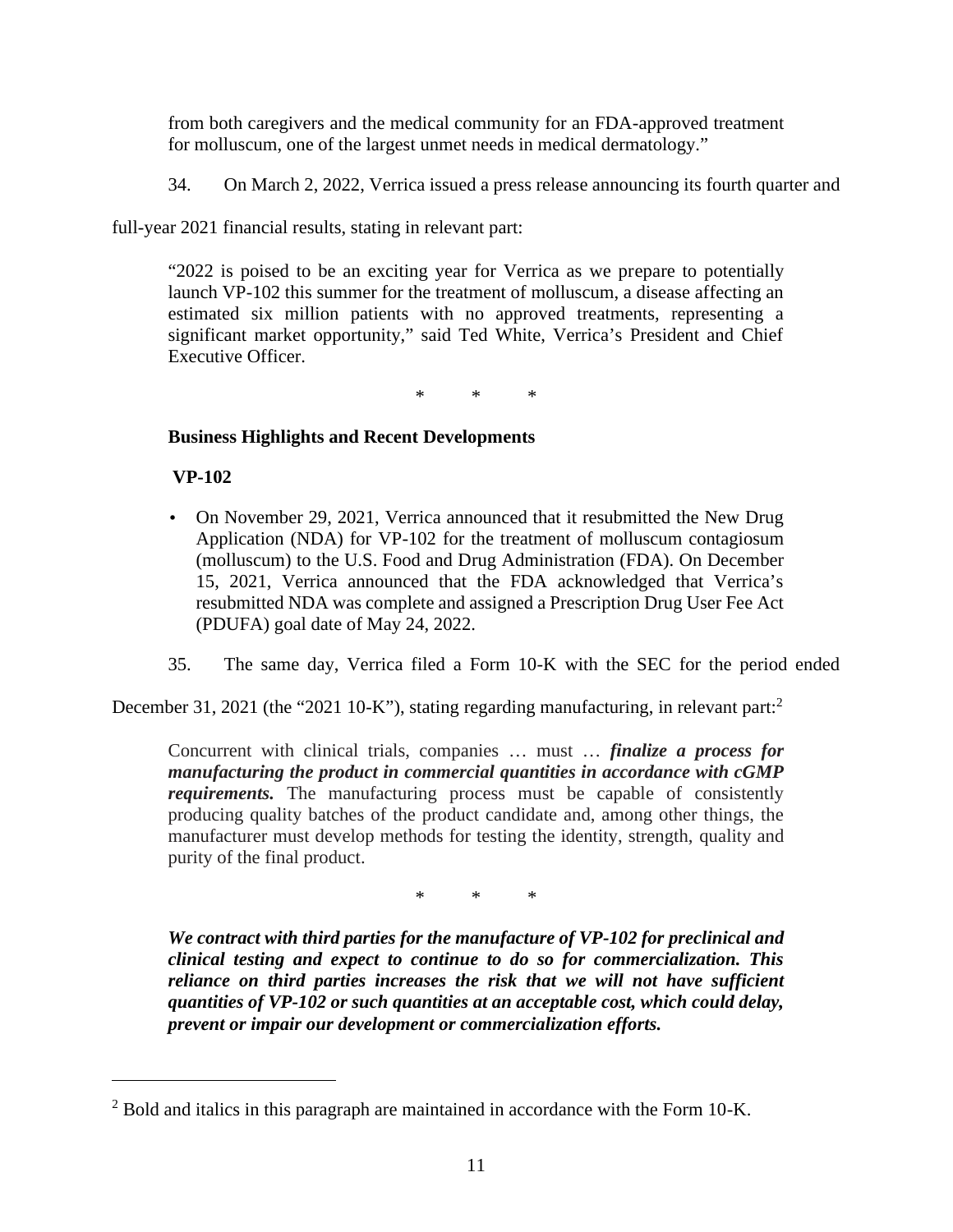We do not have any manufacturing facilities or personnel. We currently rely, and expect to continue to rely, on third parties for the manufacture of VP-102, or any other product candidates which we may pursue, for preclinical and clinical testing as well as for commercial manufacture if VP-102 or any other product candidate which we may pursue receives marketing approval. This reliance on third parties increases the risk that we will not have sufficient quantities of VP-102 or be able to obtain quantities at an acceptable cost or quality, which could delay, prevent or impair our ability to timely conduct our clinical trials or our other development or commercialization efforts.

We also expect to rely on third-party manufacturers or third-party collaborators for the manufacture of commercial supply of VP-102 or any other product candidates for which we obtain marketing approval. The facilities used by our contract manufacturers to manufacture our product candidates must be approved by the FDA or other regulatory authorities pursuant to inspections that will be conducted prior to approval of our NDA, if at all, and in the future of additional NDAs or comparable marketing application to the FDA or other regulatory authority. We do not have control over a supplier's or manufacturer's compliance with laws, regulations and applicable cGMP standards and other laws and regulations, such as those related to environmental health and safety matters. *If our contract manufacturers cannot successfully manufacture material that conforms to our specifications and the strict regulatory requirements of the FDA or others, they will not be able to secure and maintain regulatory approval for their manufacturing facilities.* In addition, we have no control over the ability of our contract manufacturers to maintain adequate quality control, quality assurance and qualified personnel. If the FDA or a comparable foreign regulatory authority does not approve these facilities for the manufacture of our product candidates or if it withdraws any such approval in the future, we may need to find alternative manufacturing facilities, which would significantly impact our ability to develop, obtain regulatory approval for or market our product candidates, if approved.

We may be unable to establish any agreements with future third-party manufacturers or to do so on acceptable terms. Even if we are able to establish agreements with third-party manufacturers, qualifying and validating such manufacturers may take a significant period of time and reliance on third-party manufacturers entails additional risks, including:

- reliance on the third party for regulatory compliance and quality assurance;
- the possible breach of the manufacturing agreement by the third party;
- the possible misappropriation of our proprietary information, including our trade secrets and know-how;
- the possible increase in costs for the applicator components, raw materials or API in VP-102; and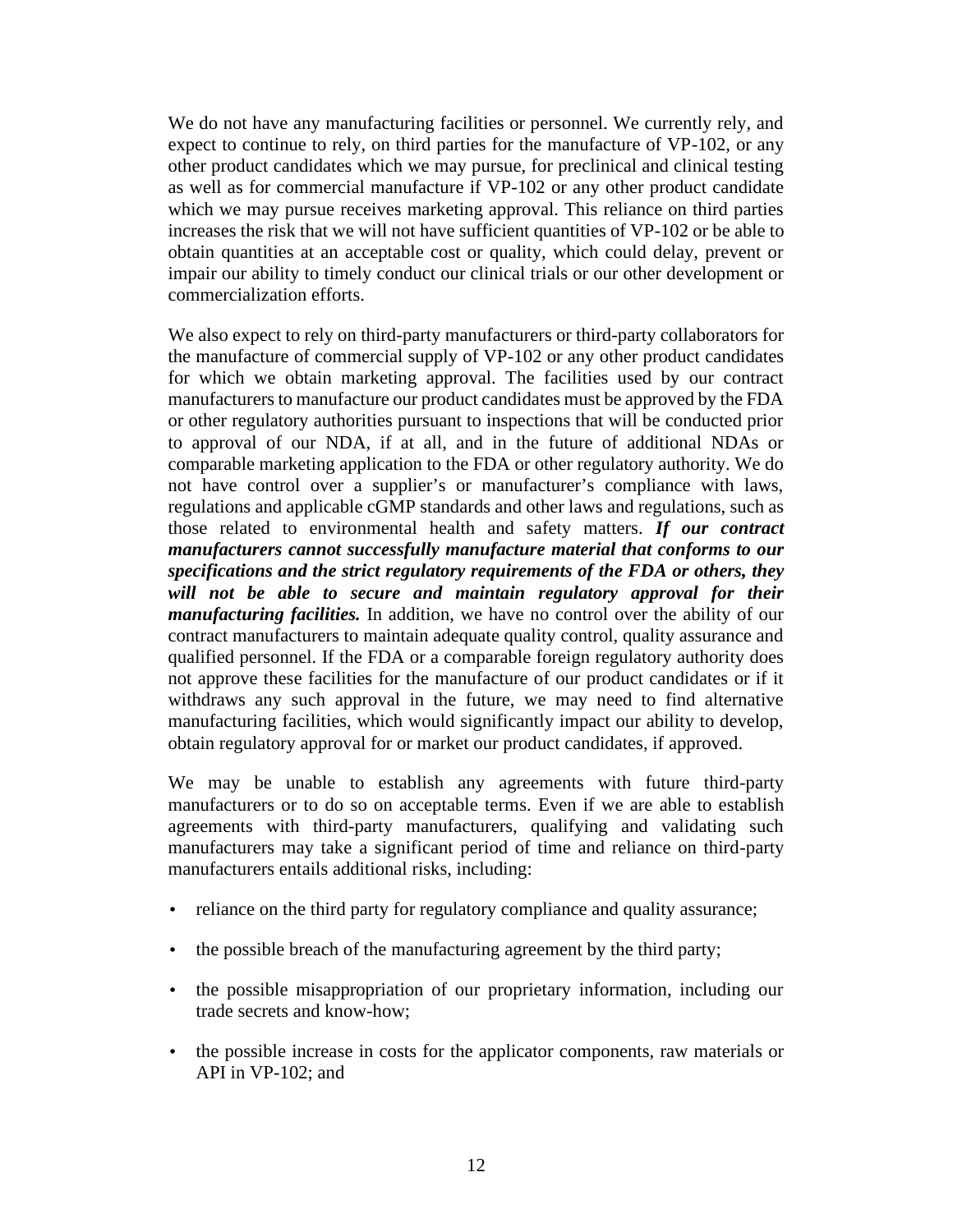the possible termination or nonrenewal of any agreement by any third party at a time that is costly or inconvenient for us.

Third-party manufacturers may not be able to comply with cGMP regulations or similar regulatory requirements outside the United States. Our failure, or the failure of our third-party manufacturers, to comply with applicable regulations could result in sanctions being imposed on us, including clinical holds, fines, injunctions, civil penalties, delays, suspension or withdrawal of approvals, license revocation, seizures or recalls of product candidates or drugs, operating restrictions and criminal prosecutions, any of which could significantly and adversely affect supplies of our products.

(Second emphasis in original.)

36. On May 9, 2022, Verrica issued a press release announcing its first quarter 2022

financial results, stating in relevant part:

"This quarter, we achieved commercial readiness and entered the final stage of prelaunch operations as our PDUFA date approaches for VP-102, potentially the first treatment approved by the FDA to treat molluscum," said Ted White, Verrica's President and Chief Executive Officer. "We look forward to potentially bringing treatment and relief to thousands of patients, primarily children, suffering from molluscum, starting with a sales focus in Dermatology, Pediatric Dermatology and key academic centers and health systems."

37. The above statements identified in ¶¶ 26, 28-36 were materially false and/or misleading, and failed to disclose material adverse facts about the Company's business, operations, and prospects. Specifically, Defendants failed to disclose to investors: (1) that there were manufacturing deficiencies at the facility where Verrica's contract manufacturer produced bulk solution for VP-102; (2) that these deficiencies were not remediated when Verrica resubmitted its NDA for VP-12 for molluscum; (3) that the foregoing presented significant risks to Verrica obtaining regulatory approval of VP-102 for molluscum; and (4) that, as a result of the foregoing, Defendants' positive statements about the Company's business, operations, and prospects were materially misleading and/or lacked a reasonable basis.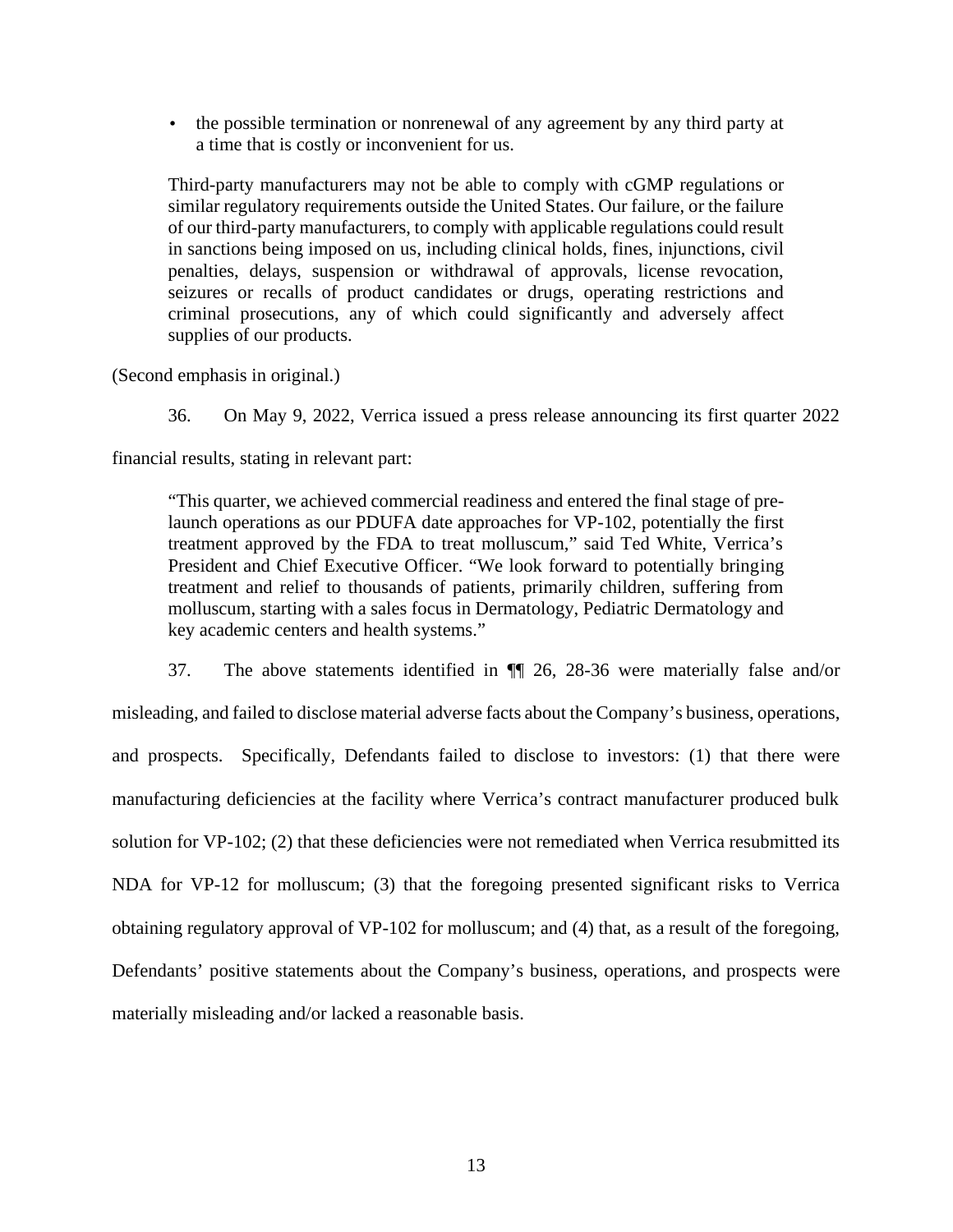## **Disclosures at the End of the Class Period**

38. On May 24, 2022, after the market closed, Verrica issued a press release

announcing it had received another Complete Response Letter from the FDA for its NDA for VP-

102, stating in relevant part:

Verrica Pharmaceuticals Inc. (Verrica) (Nasdaq: VRCA), a dermatology therapeutics company developing medications for skin diseases requiring medical interventions, today announced that the U.S. Food and Drug Administration (FDA) has issued a Complete Response Letter (CRL) regarding its New Drug Application (NDA) for VP-102 for the treatment of molluscum contagiosum (molluscum).

*The only deficiency listed in the CRL was related to the deficiencies identified at a general reinspection of Sterling Pharmaceuticals Services, LLC (Sterling), the contract manufacturing organization (CMO) that manufactures Verrica's bulk solution drug product.* Sterling advised Verrica on May 20, 2022 that it received notice that it is on OAI status. Sterling's OAI classification resulted from a weeklong reinspection of the CMO conducted by FDA in February 2022. The reinspection was conducted approximately 90 days after Sterling was originally classified by the Agency as VAI (Voluntary Action Indicated) on November 17, 2021. Verrica understood that the VAI classification did not indicate that a reinspection was required.

The CRL did not identify any other deficiencies. Moreover, none of the issues identified by FDA during the reinspection were specific to the manufacturing of VP-102. Additionally, Verrica was informed by the Division that it had completed its review of Verrica's NDA and product label, there were no open questions on the NDA review, and the VP-102 label was ready to be communicated. However, Verrica has been informed that internal FDA policy is preventing the Agency from communicating the label and approving the NDA when a CMO has an unresolved classification status or is placed on OAI status.

\* \* \*

Mr. White stated that "Verrica is extremely disappointed in the Agency's issuance of the CRL under the totality of these circumstances. However, as Verrica weighs all its options to bring the first FDA-approved treatment for molluscum, one of the largest unmet needs in dermatology, to the market as soon as possible, it will continue to work collaboratively with the Agency." Verrica currently intends to file a Type A meeting request by the end of this week.

In the meantime, Verrica is working collaboratively with Sterling and its regulatory and quality consultants to help Sterling present multiple options to the Agency to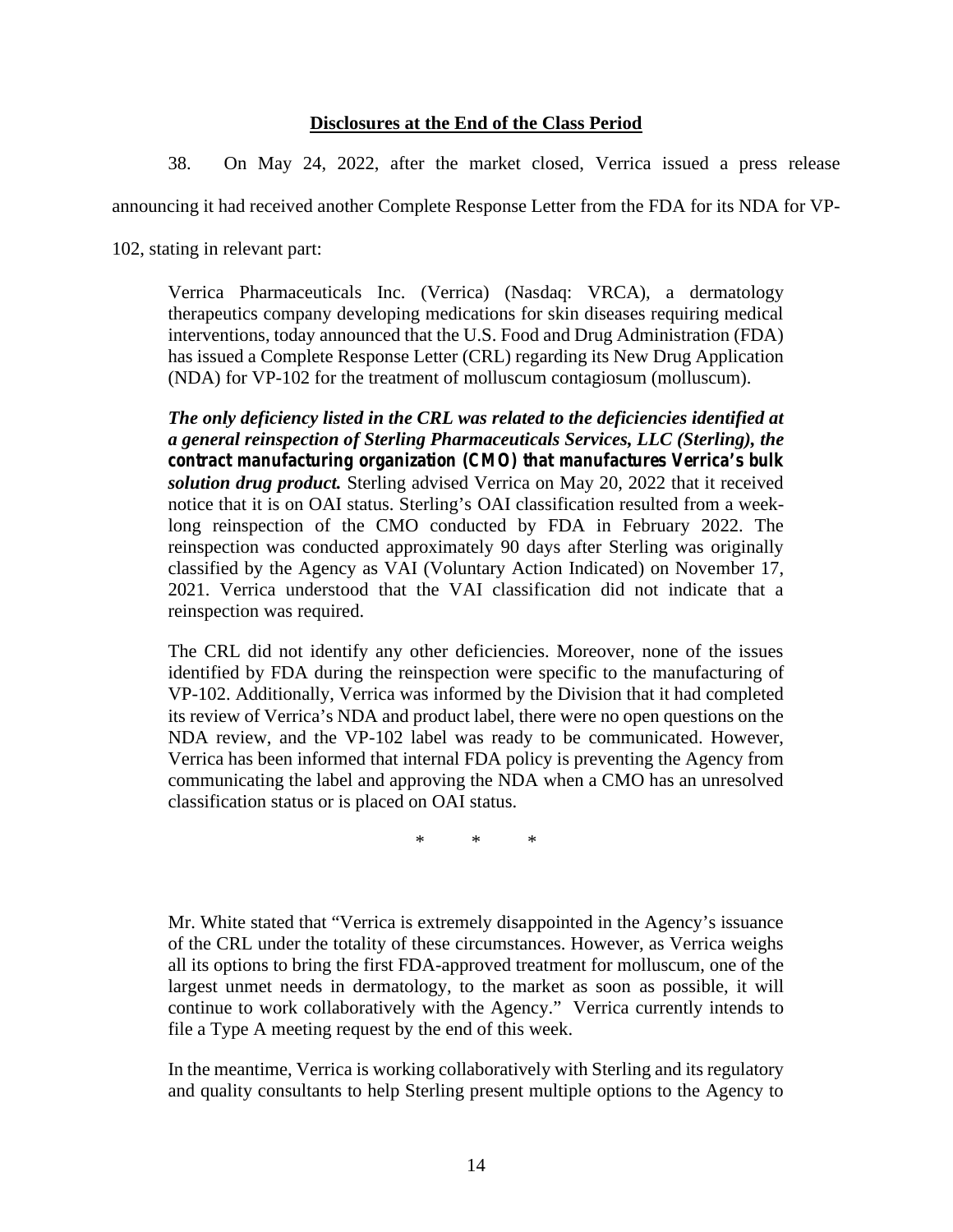allow Sterling to expeditiously satisfy the majority of the deficiencies resulting in its OAI classification and which are the basis for the CRL. Concurrently, Verrica is engaging an additional CMO to serve as an alternative supplier of VP-102's bulk solution.

39. On this news, the Company's shares fell \$3.55, or 63.8%, to close at \$2.01 per share on May 25, 2022, on unusually heavy trading volume.

## **CLASS ACTION ALLEGATIONS**

40. Plaintiff brings this action as a class action pursuant to Federal Rule of Civil Procedure 23(a) and (b)(3) on behalf of a class, consisting of all persons and entities that purchased or otherwise acquired Verrica securities between May 28, 2021 and May 24, 2022, inclusive, and who were damaged thereby (the "Class"). Excluded from the Class are Defendants, the officers and directors of the Company, at all relevant times, members of their immediate families and their legal representatives, heirs, successors, or assigns, and any entity in which Defendants have or had a controlling interest.

41. The members of the Class are so numerous that joinder of all members is impracticable. Throughout the Class Period, Verrica's shares actively traded on the NASDAQ. While the exact number of Class members is unknown to Plaintiff at this time and can only be ascertained through appropriate discovery, Plaintiff believes that there are at least hundreds or thousands of members in the proposed Class. Millions of Verrica shares were traded publicly during the Class Period on the NASDAQ. Record owners and other members of the Class may be identified from records maintained by Verrica or its transfer agent and may be notified of the pendency of this action by mail, using the form of notice similar to that customarily used in securities class actions.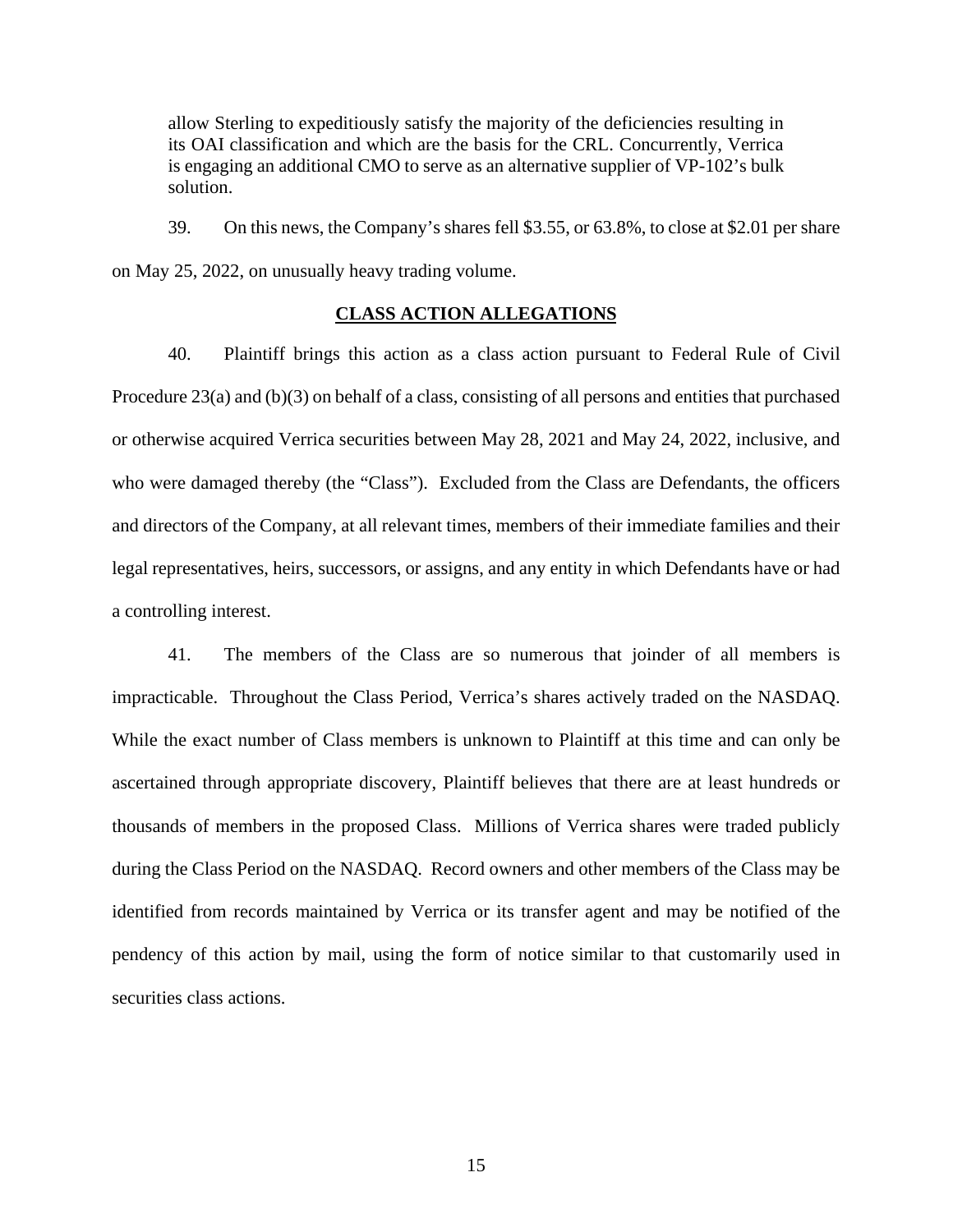42. Plaintiff's claims are typical of the claims of the members of the Class as all members of the Class are similarly affected by Defendants' wrongful conduct in violation of federal law that is complained of herein.

43. Plaintiff will fairly and adequately protect the interests of the members of the Class and has retained counsel competent and experienced in class and securities litigation.

44. Common questions of law and fact exist as to all members of the Class and predominate over any questions solely affecting individual members of the Class. Among the questions of law and fact common to the Class are:

(a) whether the federal securities laws were violated by Defendants' acts as alleged herein;

(b) whether statements made by Defendants to the investing public during the Class Period omitted and/or misrepresented material facts about the business, operations, and prospects of Verrica; and

(c) to what extent the members of the Class have sustained damages and the proper measure of damages.

45. A class action is superior to all other available methods for the fair and efficient adjudication of this controversy since joinder of all members is impracticable. Furthermore, as the damages suffered by individual Class members may be relatively small, the expense and burden of individual litigation makes it impossible for members of the Class to individually redress the wrongs done to them. There will be no difficulty in the management of this action as a class action.

### **UNDISCLOSED ADVERSE FACTS**

46. The market for Verrica's securities was open, well-developed and efficient at all relevant times. As a result of these materially false and/or misleading statements, and/or failures to disclose, Verrica's securities traded at artificially inflated prices during the Class Period.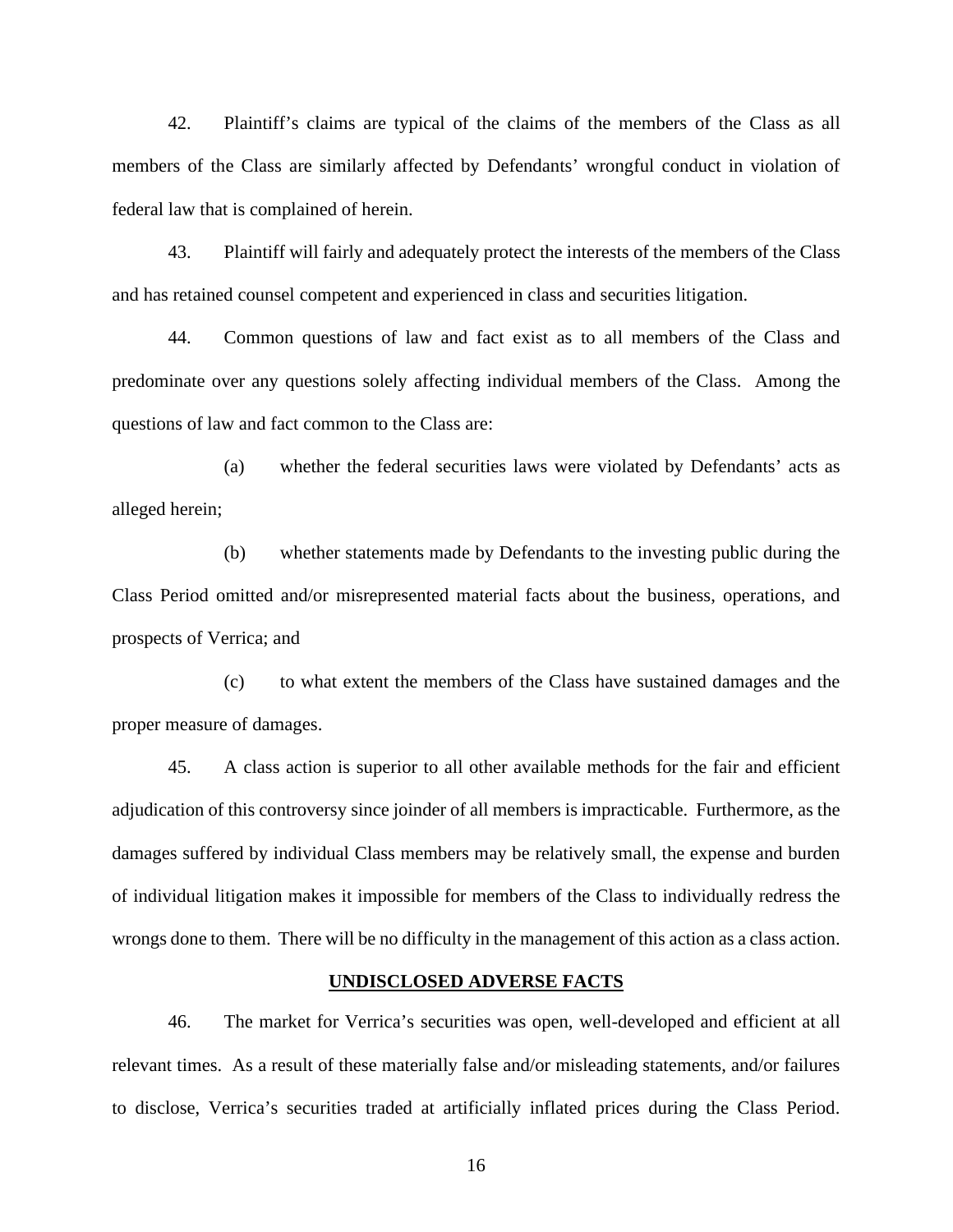Plaintiff and other members of the Class purchased orotherwise acquired Verrica's securities relying upon the integrity of the market price of the Company's securities and market information relating to Verrica, and have been damaged thereby.

47. During the Class Period, Defendants materially misled the investing public, thereby inflating the price of Verrica's securities, by publicly issuing false and/or misleading statements and/or omitting to disclose material facts necessary to make Defendants' statements, as set forth herein, not false and/or misleading. The statements and omissions were materially false and/or misleading because they failed to disclose material adverse information and/or misrepresented the truth about Verrica's business, operations, and prospects as alleged herein.

48. At all relevant times, the material misrepresentations and omissions particularized in this Complaint directly or proximately caused or were a substantial contributing cause of the damages sustained by Plaintiff and other members of the Class. As described herein, during the Class Period, Defendants made or caused to be made a series of materially false and/or misleading statements about Verrica's financial well-being and prospects. These material misstatements and/or omissions had the cause and effect of creating in the market an unrealistically positive assessment of the Company and its financial well-being and prospects, thus causing the Company's securities to be overvalued and artificially inflated at all relevant times. Defendants' materially false and/or misleading statements during the Class Period resulted in Plaintiff and other members of the Class purchasing the Company's securities at artificially inflated prices, thus causing the damages complained of herein when the truth was revealed.

### **LOSS CAUSATION**

49. Defendants' wrongful conduct, as alleged herein, directly and proximately caused the economic loss suffered by Plaintiff and the Class.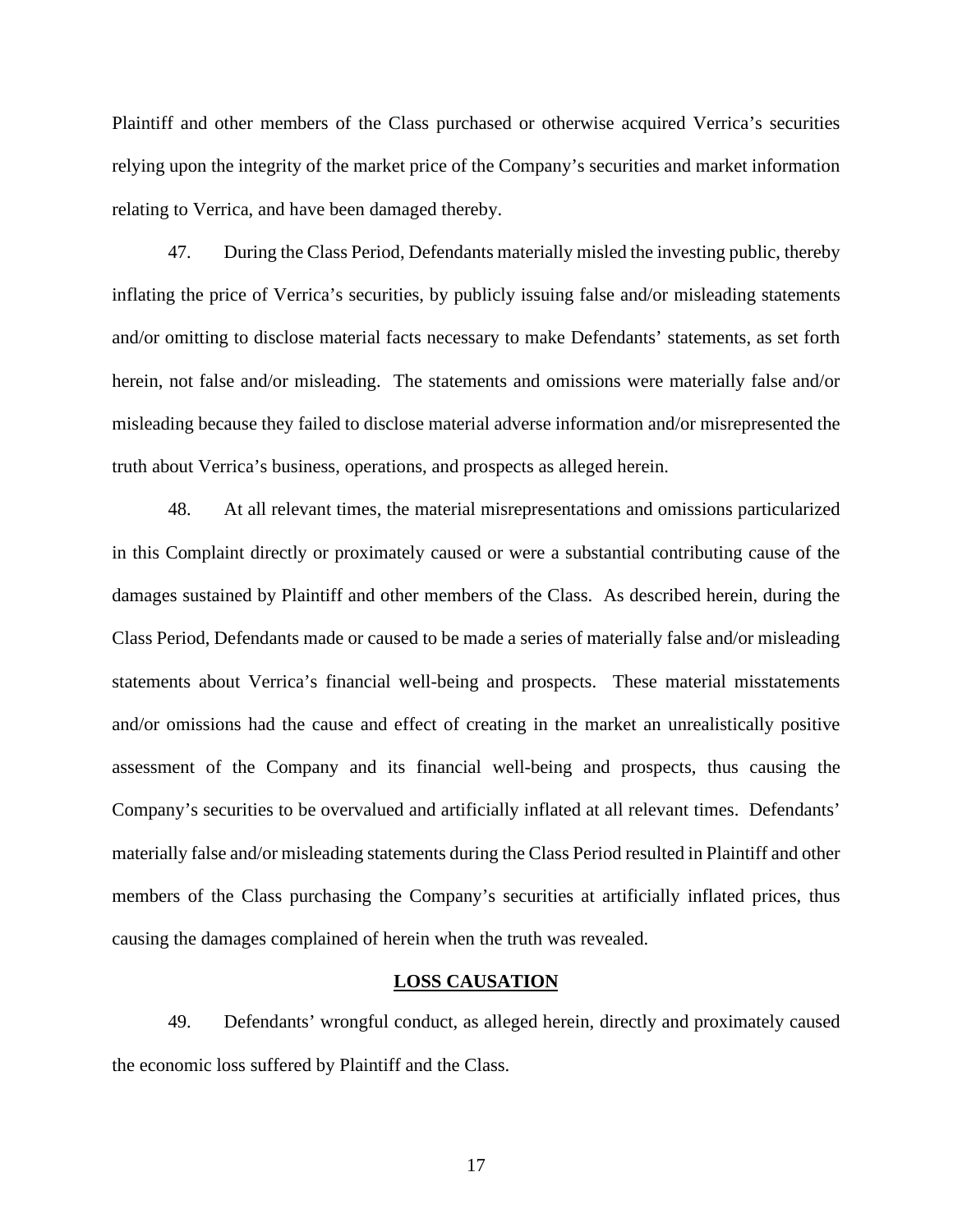50. During the Class Period, Plaintiff and the Class purchased Verrica's securities at artificially inflated prices and were damaged thereby. The price of the Company's securities significantly declined when the misrepresentations made to the market, and/or the information alleged herein to have been concealed from the market, and/or the effects thereof, were revealed, causing investors' losses.

#### **SCIENTER ALLEGATIONS**

51. As alleged herein, Defendants acted with scienter since Defendants knew that the public documents and statements issued or disseminated in the name of the Company were materially false and/or misleading; knew that such statements or documents would be issued or disseminated to the investing public; and knowingly and substantially participated or acquiesced in the issuance or dissemination of such statements or documents as primary violations of the federal securities laws. As set forth elsewhere herein in detail, the Individual Defendants, by virtue of their receipt of information reflecting the true facts regarding Verrica, their control over, and/or receipt and/or modification of Verrica's allegedly materially misleading misstatements and/or their associations with the Company which made them privy to confidential proprietary information concerning Verrica, participated in the fraudulent scheme alleged herein.

# **APPLICABILITY OF PRESUMPTION OF RELIANCE (FRAUD-ON-THE-MARKET DOCTRINE)**

52. The market for Verrica's securities was open, well-developed and efficient at all relevant times. As a result of the materially false and/or misleading statements and/or failures to disclose, Verrica's securities traded at artificially inflated prices during the Class Period. On September 3, 2021, the Company's share price closed at a Class Period high of \$13.96 per share. Plaintiff and other members of the Class purchased or otherwise acquired the Company's securities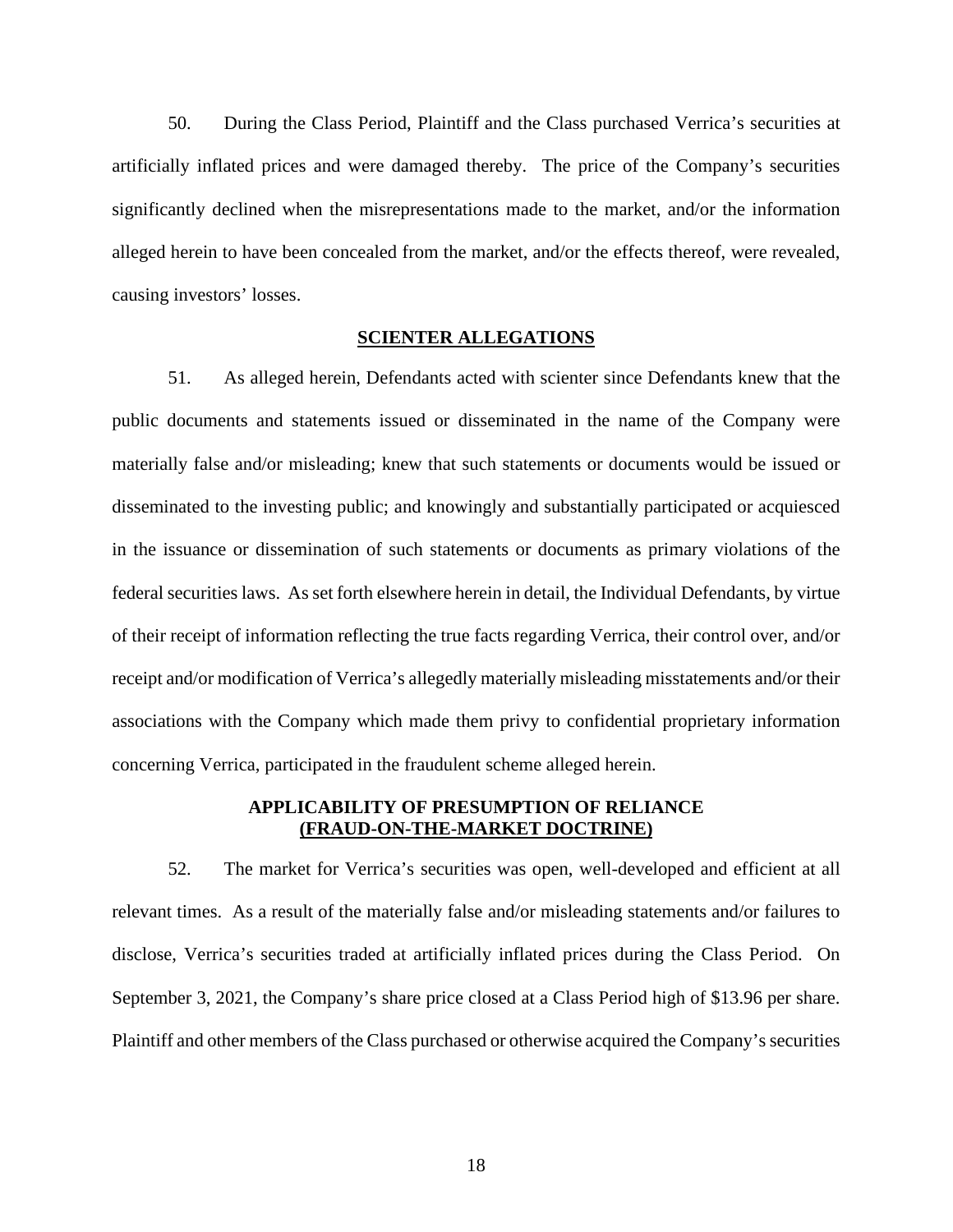relying upon the integrity of the market price of Verrica's securities and market information relating to Verrica, and have been damaged thereby.

53. During the Class Period, the artificial inflation of Verrica's shares was caused by the material misrepresentations and/or omissions particularized in this Complaint causing the damages sustained by Plaintiff and other members of the Class. As described herein, during the Class Period, Defendants made or caused to be made a series of materially false and/or misleading statements about Verrica's business, prospects, and operations. These material misstatements and/or omissions created an unrealistically positive assessment of Verrica and its business, operations, and prospects, thus causing the price of the Company's securities to be artificially inflated at all relevant times, and when disclosed, negatively affected the value of the Company shares. Defendants' materially false and/or misleading statements during the Class Period resulted in Plaintiff and other members of the Class purchasing the Company's securities at such artificially inflated prices, and each of them has been damaged as a result.

54. At all relevant times, the market for Verrica's securities was an efficient market for the following reasons, among others:

(a) Verrica shares met the requirements for listing, and was listed and actively traded on the NASDAQ, a highly efficient and automated market;

(b) As a regulated issuer, Verrica filed periodic public reports with the SEC and/or the NASDAQ;

(c) Verrica regularly communicated with public investors via established market communication mechanisms, including through regular dissemination of press releases on the national circuits of major newswire services and through other wide-ranging public disclosures, such as communications with the financial press and other similar reporting services; and/or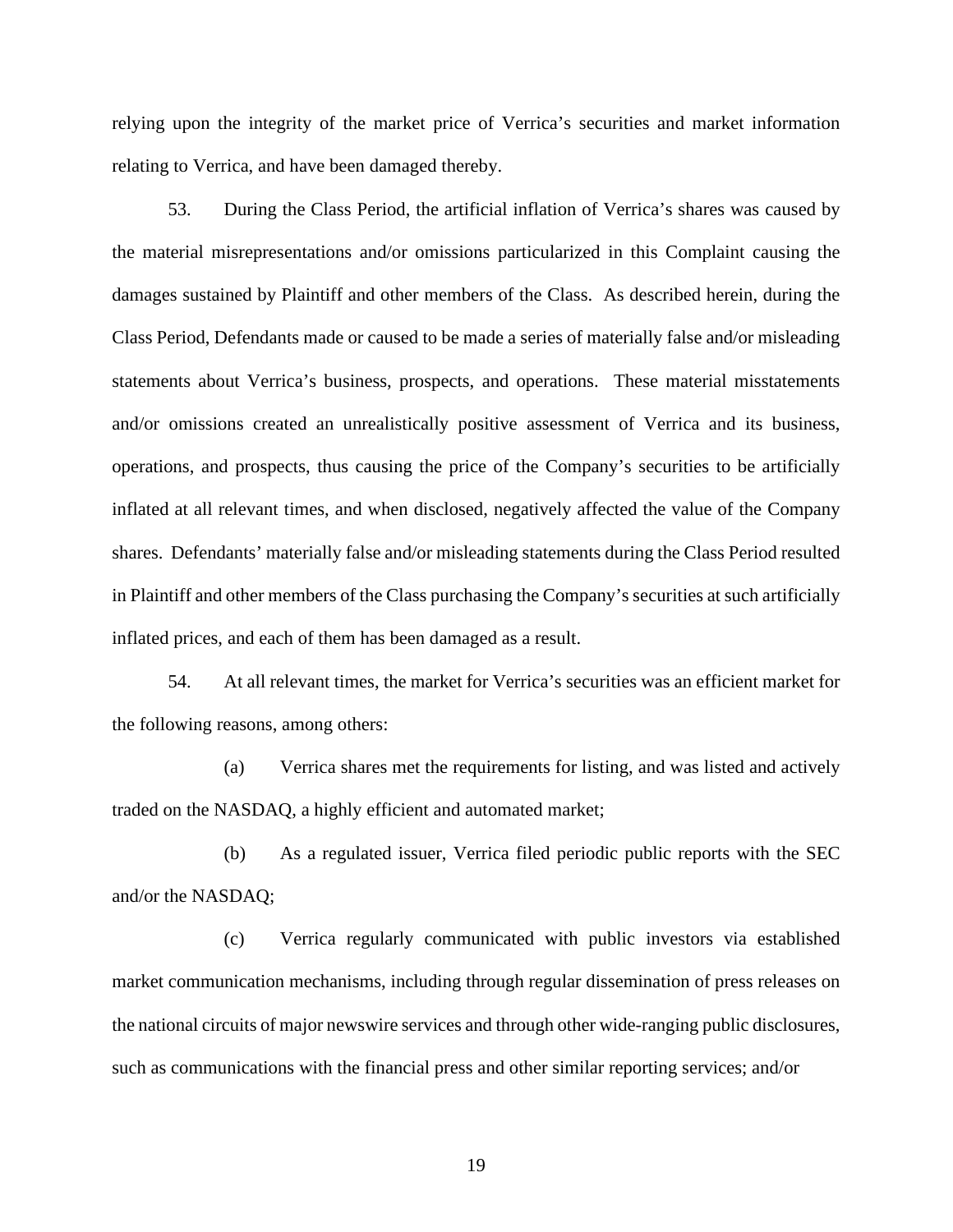(d) Verrica was followed by securities analysts employed by brokerage firms who wrote reports about the Company, and these reports were distributed to the sales force and certain customers of their respective brokerage firms. Each of these reports was publicly available and entered the public marketplace.

55. As a result of the foregoing, the market for Verrica's securities promptly digested current information regarding Verrica from all publicly available sources and reflected such information in Verrica's share price. Under these circumstances, all purchasers of Verrica's securities during the Class Period suffered similar injury through their purchase of Verrica's securities at artificially inflated prices and a presumption of reliance applies.

56. A Class-wide presumption of reliance is also appropriate in this action under the Supreme Court's holding in *Affiliated Ute Citizens of Utah v. United States*, 406 U.S. 128 (1972), because the Class's claims are, in large part, grounded on Defendants' material misstatements and/or omissions. Because this action involves Defendants' failure to disclose material adverse information regarding the Company's business operations and financial prospects—information that Defendants were obligated to disclose—positive proof of reliance is not a prerequisite to recovery. All that is necessary is that the facts withheld be material in the sense that a reasonable investor might have considered them important in making investment decisions. Given the importance of the Class Period material misstatements and omissions set forth above, that requirement is satisfied here.

#### **NO SAFE HARBOR**

57. The statutory safe harbor provided for forward-looking statements under certain circumstances does not apply to any of the allegedly false statements pleaded in this Complaint. The statements alleged to be false and misleading herein all relate to then-existing facts and conditions. In addition, to the extent certain of the statements alleged to be false may be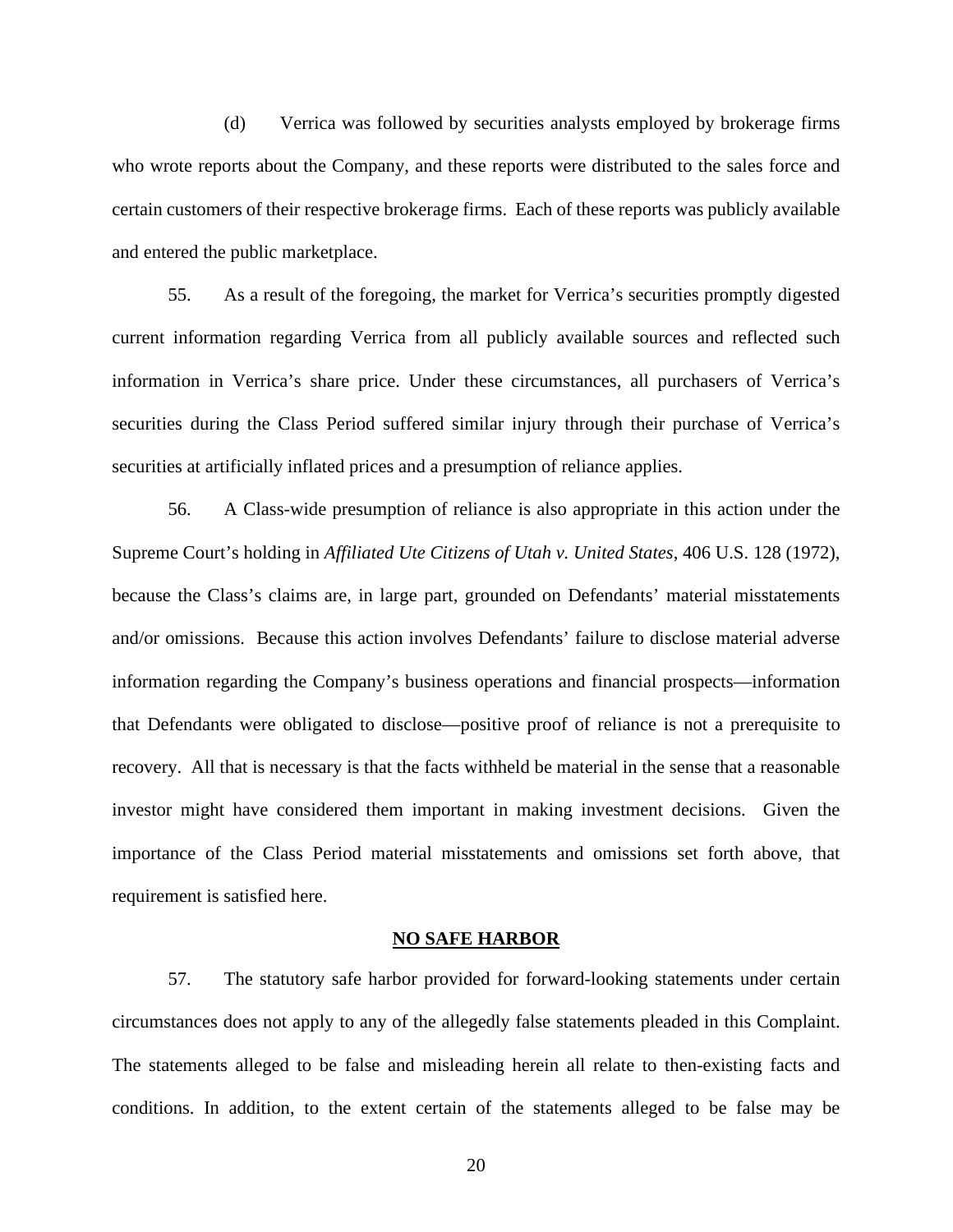characterized as forward looking, they were not identified as "forward-looking statements" when made and there were no meaningful cautionary statements identifying important factors that could cause actual results to differ materially from those in the purportedly forward-looking statements. In the alternative, to the extent that the statutory safe harbor is determined to apply to any forwardlooking statements pleaded herein, Defendants are liable for those false forward-looking statements because at the time each of those forward-looking statements was made, the speaker had actual knowledge that the forward-looking statement was materially false or misleading, and/or the forward-looking statement was authorized or approved by an executive officer of Verrica who knew that the statement was false when made.

#### **FIRST CLAIM**

# **Violation of Section 10(b) of The Exchange Act and Rule 10b-5 Promulgated Thereunder Against All Defendants**

58. Plaintiff repeats and re-alleges each and every allegation contained above as if fully set forth herein.

59. During the Class Period, Defendants carried out a plan, scheme and course of conduct which was intended to and, throughout the Class Period, did: (i) deceive the investing public, including Plaintiff and other Class members, as alleged herein; and (ii) cause Plaintiff and other members of the Class to purchase Verrica's securities at artificially inflated prices. In furtherance of this unlawful scheme, plan and course of conduct, Defendants, and each defendant, took the actions set forth herein.

60. Defendants (i) employed devices, schemes, and artifices to defraud; (ii) made untrue statements of material fact and/or omitted to state material facts necessary to make the statements not misleading; and (iii) engaged in acts, practices, and a course of business which operated as a fraud and deceit upon the purchasers of the Company's securities in an effort to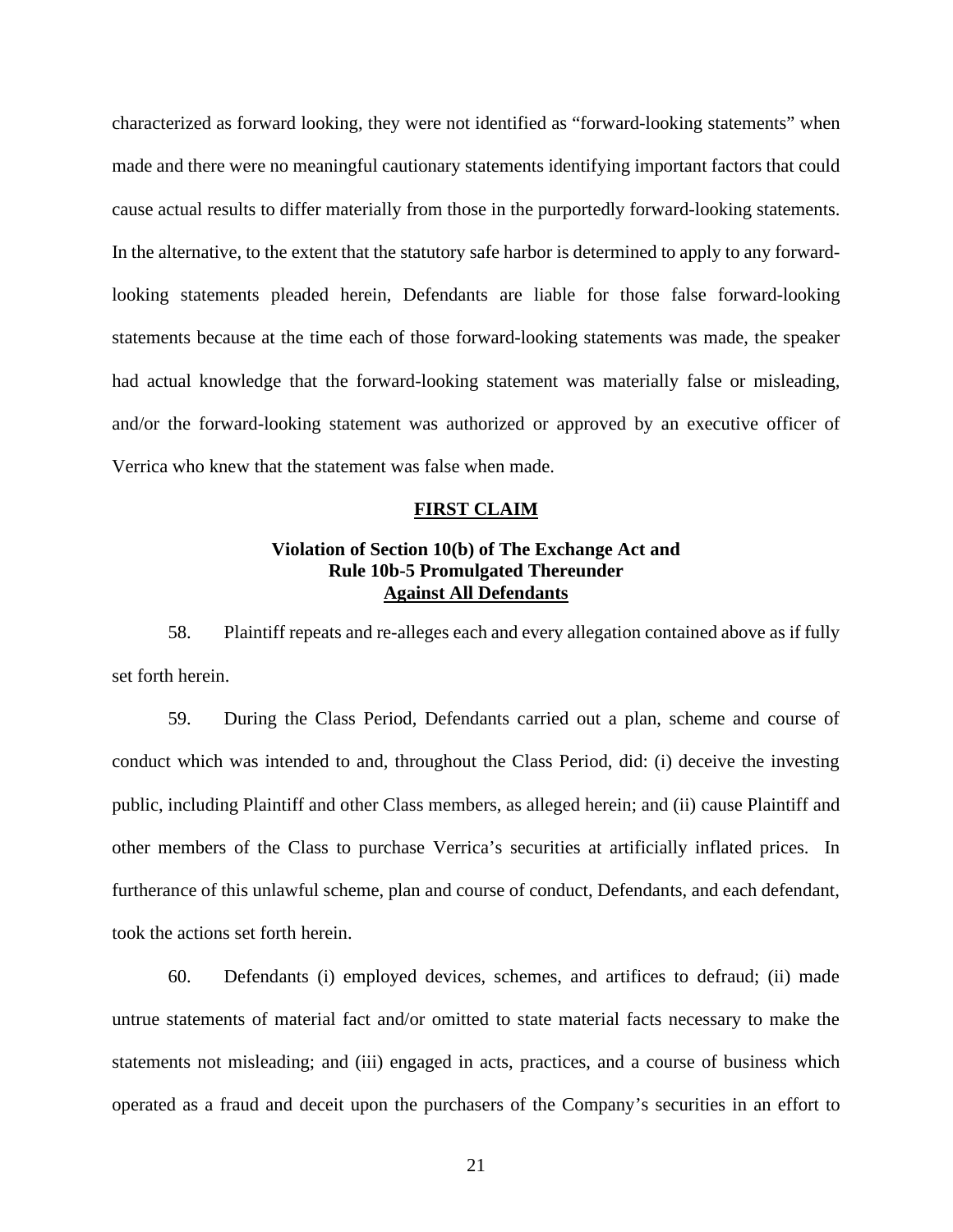maintain artificially high market prices for Verrica's securities in violation of Section 10(b) of the Exchange Act and Rule 10b-5. All Defendants are sued either as primary participants in the wrongful and illegal conduct charged herein or as controlling persons as alleged below.

61. Defendants, individually and in concert, directly and indirectly, by the use, means or instrumentalities of interstate commerce and/or of the mails, engaged and participated in a continuous course of conduct to conceal adverse material information about Verrica's financial well-being and prospects, as specified herein.

62. Defendants employed devices, schemes and artifices to defraud, while in possession of material adverse non-public information and engaged in acts, practices, and a course of conduct as alleged herein in an effort to assure investors of Verrica's value and performance and continued substantial growth, which included the making of, or the participation in the making of, untrue statements of material facts and/or omitting to state material facts necessary in order to make the statements made about Verrica and its business operations and future prospects in light of the circumstances under which they were made, not misleading, as set forth more particularly herein, and engaged in transactions, practices and a course of business which operated as a fraud and deceit upon the purchasers of the Company's securities during the Class Period.

63. Each of the Individual Defendants' primary liability and controlling person liability arises from the following facts: (i) the Individual Defendants were high-level executives and/or directors at the Company during the Class Period and members of the Company's management team or had control thereof; (ii) each of these defendants, by virtue of their responsibilities and activities as a senior officer and/or director of the Company, was privy to and participated in the creation, development and reporting of the Company's internal budgets, plans, projections and/or reports; (iii) each of these defendants enjoyed significant personal contact and familiarity with the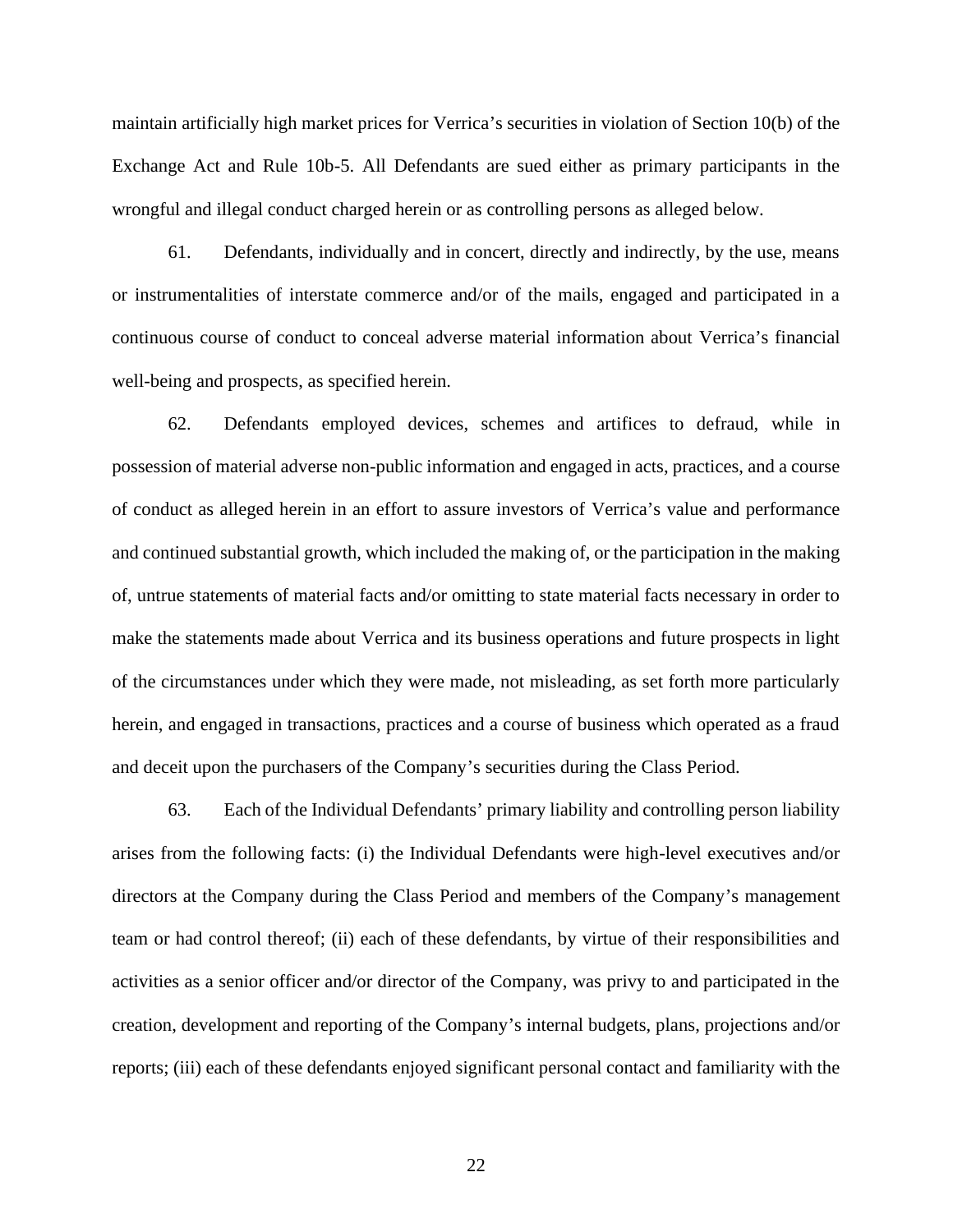other defendants and was advised of, and had access to, other members of the Company's management team, internal reports and other data and information about the Company's finances, operations, and sales at all relevant times; and (iv) each of these defendants was aware of the Company's dissemination of information to the investing public which they knew and/or recklessly disregarded was materially false and misleading.

64. Defendants had actual knowledge of the misrepresentations and/or omissions of material facts set forth herein, or acted with reckless disregard for the truth in that they failed to ascertain and to disclose such facts, even though such facts were available to them. Such defendants' material misrepresentations and/or omissions were done knowingly or recklessly and for the purpose and effect of concealing Verrica's financial well-being and prospects from the investing public and supporting the artificially inflated price of its securities. As demonstrated by Defendants' overstatements and/or misstatements of the Company's business, operations, financial well-being, and prospects throughout the Class Period, Defendants, if they did not have actual knowledge of the misrepresentations and/or omissions alleged, were reckless in failing to obtain such knowledge by deliberately refraining from taking those steps necessary to discover whether those statements were false or misleading.

65. As a result of the dissemination of the materially false and/or misleading information and/or failure to disclose material facts, as set forth above, the market price of Verrica's securities was artificially inflated during the Class Period. In ignorance of the fact that market prices of the Company's securities were artificially inflated, and relying directly or indirectly on the false and misleading statements made by Defendants, or upon the integrity of the market in which the securities trades, and/or in the absence of material adverse information that was known to or recklessly disregarded by Defendants, but not disclosed in public statements by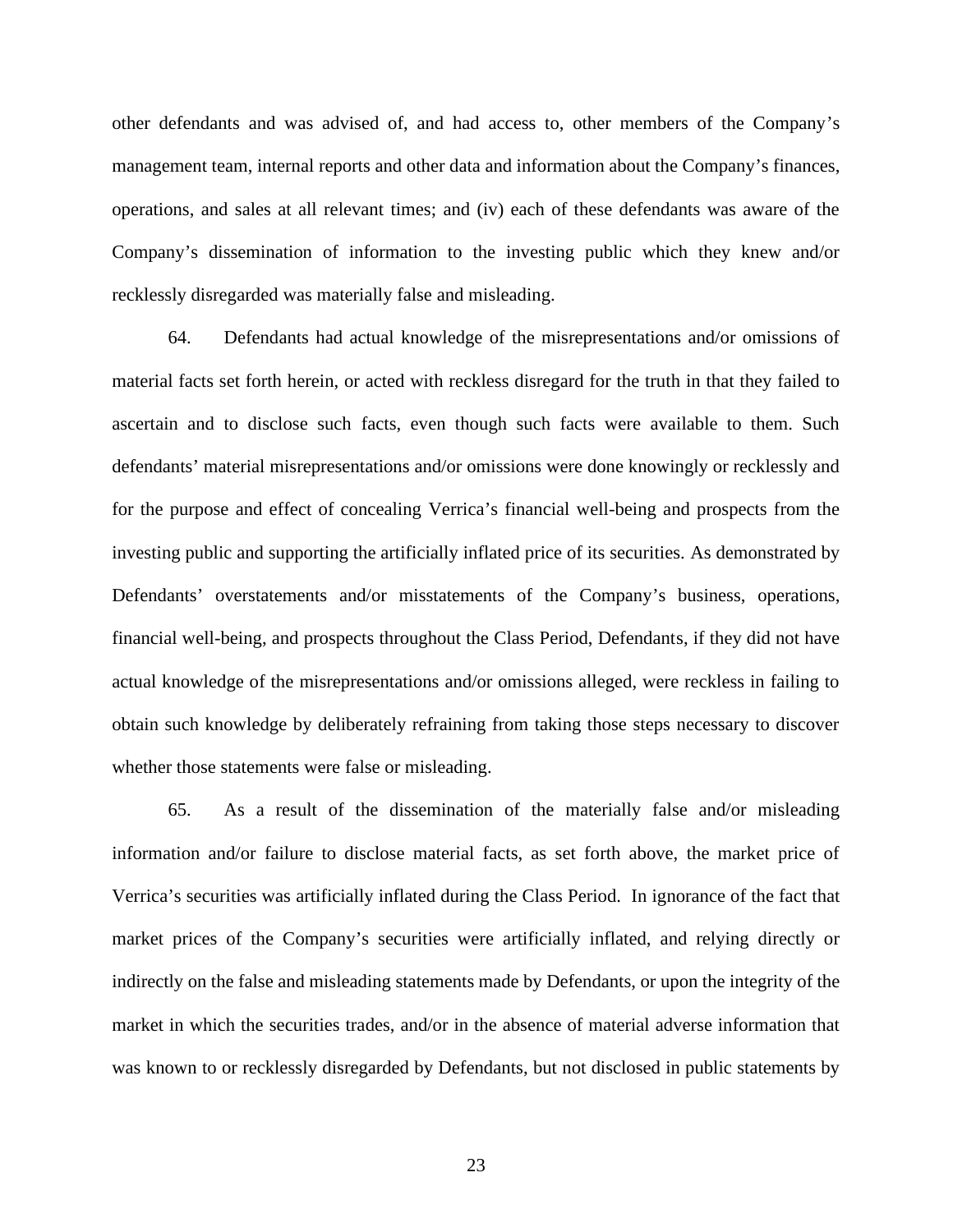Defendants during the Class Period, Plaintiff and the other members of the Class acquired Verrica's securities during the Class Period at artificially high prices and were damaged thereby.

66. At the time of said misrepresentations and/or omissions, Plaintiff and other members of the Class were ignorant of their falsity, and believed them to be true. Had Plaintiff and the other members of the Class and the marketplace known the truth regarding the problems that Verrica was experiencing, which were not disclosed by Defendants, Plaintiff and other members of the Class would not have purchased or otherwise acquired their Verrica securities, or, if they had acquired such securities during the Class Period, they would not have done so at the artificially inflated prices which they paid.

67. By virtue of the foregoing, Defendants violated Section 10(b) of the Exchange Act and Rule 10b-5 promulgated thereunder.

68. As a direct and proximate result of Defendants' wrongful conduct, Plaintiff and the other members of the Class suffered damages in connection with their respective purchases and sales of the Company's securities during the Class Period.

#### **SECOND CLAIM**

# **Violation of Section 20(a) of The Exchange Act Against the Individual Defendants**

69. Plaintiff repeats and re-alleges each and every allegation contained above as if fully set forth herein.

70. Individual Defendants acted as controlling persons of Verrica within the meaning of Section 20(a) of the Exchange Act as alleged herein. By virtue of their high-level positions and their ownership and contractual rights, participation in, and/or awareness of the Company's operations and intimate knowledge of the false financial statements filed by the Company with the SEC and disseminated to the investing public, Individual Defendants had the power to influence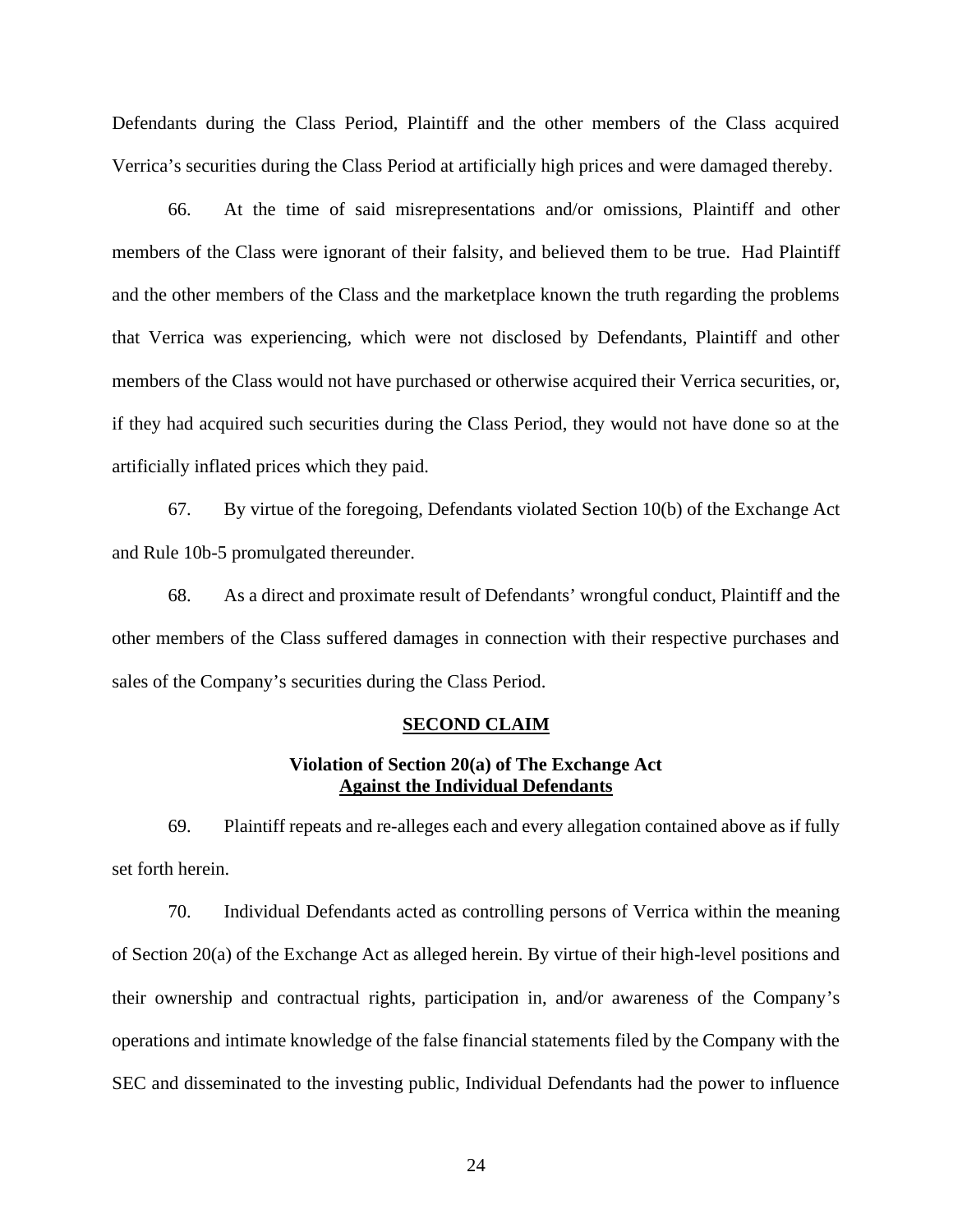and control and did influence and control, directly or indirectly, the decision-making of the Company, including the content and dissemination of the various statements which Plaintiff contends are false and misleading. Individual Defendants were provided with or had unlimited access to copies of the Company's reports, press releases, public filings, and other statements alleged by Plaintiff to be misleading prior to and/or shortly after these statements were issued and had the ability to prevent the issuance of the statements or cause the statements to be corrected.

71. In particular, Individual Defendants had direct and supervisory involvement in the day-to-day operations of the Company and, therefore, had the power to control or influence the particular transactions giving rise to the securities violations as alleged herein, and exercised the same.

72. As set forth above, Verrica and Individual Defendants each violated Section 10(b) and Rule 10b-5 by their acts and omissions as alleged in this Complaint. By virtue of their position as controlling persons, Individual Defendants are liable pursuant to Section 20(a) of the Exchange Act. As a direct and proximate result of Defendants' wrongful conduct, Plaintiff and other members of the Class suffered damages in connection with their purchases of the Company's securities during the Class Period.

#### **PRAYER FOR RELIEF**

WHEREFORE, Plaintiff prays for relief and judgment, as follows:

(a) Determining that this action is a proper class action under Rule 23 of the Federal Rules of Civil Procedure;

(b) Awarding compensatory damages in favor of Plaintiff and the other Class members against all defendants, jointly and severally, for all damages sustained as a result of Defendants' wrongdoing, in an amount to be proven at trial, including interest thereon;